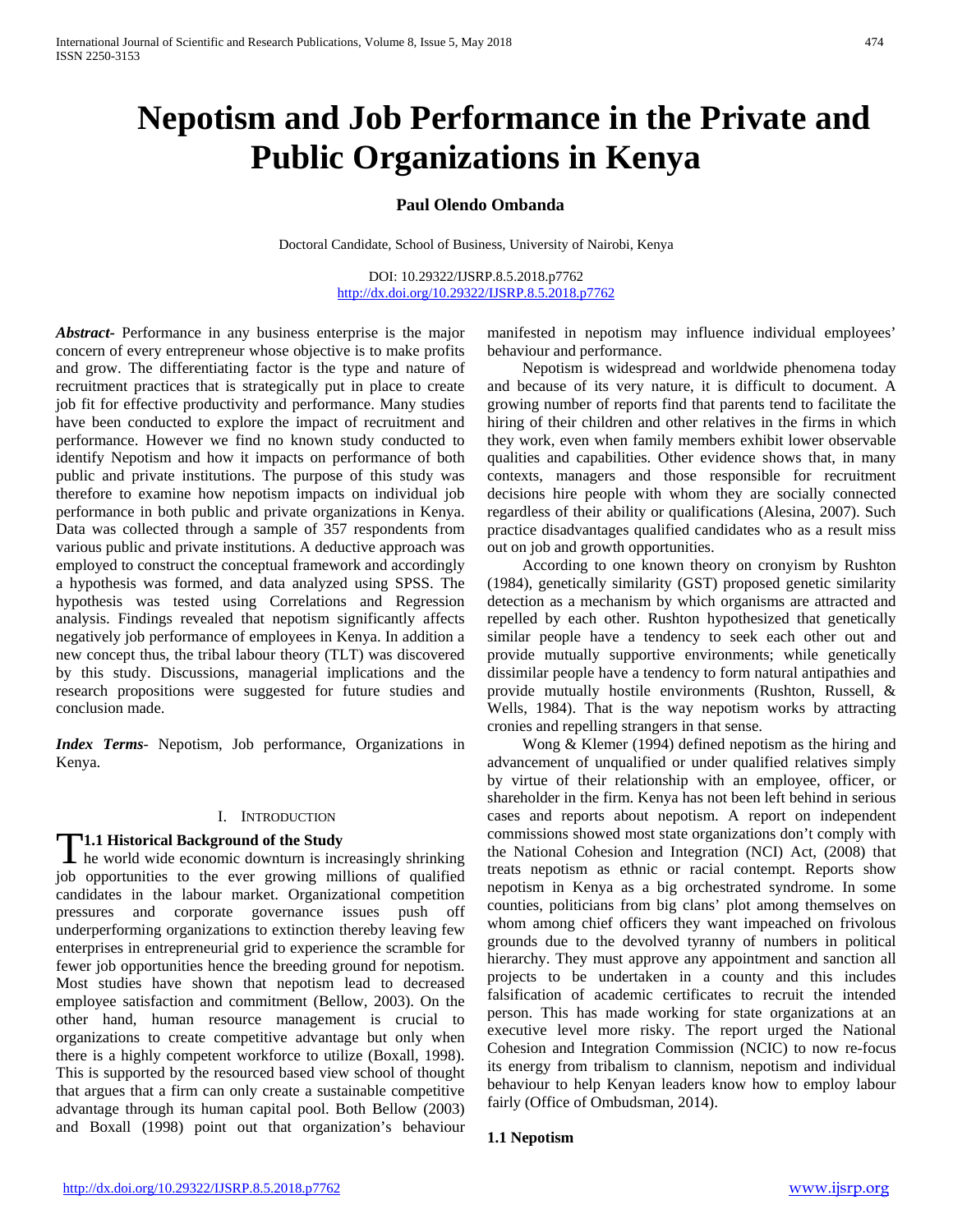According to Boadi (2000) history shows the term nepotism as ancient and originated with the assignment of nephews to important positions by [Catholic](https://en.wikipedia.org/wiki/Catholicism) [popes](https://en.wikipedia.org/wiki/Pope) and [bishops.](https://en.wikipedia.org/wiki/Bishop)  Today [trading political employment for favours](https://en.wikipedia.org/wiki/Corruption_in_Lithuania#Nepotism) is a modern day example of nepotism. Empirical studies explain the term nepotism came from Italian word nepotismo, which is based on Latin root nepos meaning nephew. Since the [Middle Ages](https://en.wikipedia.org/wiki/Middle_Ages) and until the late 17th century, some [Catholic](https://en.wikipedia.org/wiki/Catholicism) popes and bishops, who had taken vows of [chastity,](https://en.wikipedia.org/wiki/Chastity) and therefore usually had no legitimate offspring of their own, gave their nephews such positions of preference as were often accorded by fathers to son (Gianvittorio et al ,2002). Several popes [elevated continuing a](https://en.wikipedia.org/wiki/Cardinal-nephew)  papal dynasty[.](https://en.wikipedia.org/wiki/Cardinal-nephew) [For instance, Pope Callixtus III, head of the](https://en.wikipedia.org/wiki/Cardinal-nephew)  [Borgia family, made two of his nephew's nephews](https://en.wikipedia.org/wiki/Cardinal-nephew) and other relatives to the [cardinalate.](https://en.wikipedia.org/wiki/Cardinal_(Catholicism)) Often, such appointments were a means of cardinals; one of them, Rodrigo who later used his position as a cardinal to step into the papacy, becoming Pope Alexander VI. Alexander then elevated Alessandro Farnese, his mistress's brother, to cardinal; Farnese would later become Pope Paul III. Paul III also engaged in nepotism, appointing two of his nephews, aged 14 and 16, as cardinals (New Catholic encyclopedia, 2007). The practice was finally stopped when Pope Innocent XII issued the Papal bull Romanum decet Pontificem, in 1692. The papal bull prohibited popes in all times from bestowing estates, offices, or revenues on any relative, with the exception that one qualified relative (at most) could be made a cardinal. That decree to large extent criminalized nepotism and agreeing with the ancient Indian philosopher, Valluvar that nepotism is both evil and unwise (Anura Guruge, 2010).

 While recruitment is the process of identifying and attracting potential candidates from within and outside an organization and to evaluate them for employment, selection begins with choosing the right calibre of candidates (Bloom, 2007). However, most recruitment and selection processes have elements of subjective judgment inherent in them. Treating job applicants in a professional and positive manner is more likely to leave them, whether they are successful or not, with a positive view of the organization.

 Studies confirm that the success of the organization is directly linked to the performance of those who work for it, and under-achievement can be a result of workplace failures through hiring the wrong people or failing to anticipate fluctuations in hiring needs (Djabatey, 2012). It has also been argued that in order for the enterprise to build and sustain the competitive advantage, proper staffing is critical. Thus, recruitment and selection have become imperative in organizations because individuals need to be attracted on a timely basis, in sufficient numbers and with appropriate qualifications. According to the Resource- Based View, organizations should constantly evaluate their employees to ensure that they have the right people with the right skills in the right places to ensure sustained competitive advantage (Bloom, 2007) and that firms should constantly employ appropriate recruitment and selection criteria. The theory confirms that the major part of any firm's strength or weakness stem from the caliber of the people employed and the quality of their working relationships and such negates nepotism.

### **1.1.2 Job Performance**

 Performance is the effective effort made by an employee to achieve a planned goal successfully by conducting and concluding a task effectively. Performance is evaluated by quantitative and qualitative scores of a individual employee, teams or the organization based on pre-determined targets for a certain period (Baş and Artar 1990). Performance is determined an employees knowledge, skills, ability and capabilities in order to reach his targets or expectations through an evaluation process. The reason for performance evaluation is to make decisions on an employee about salary increment, promotion or discipline in line with the performance evaluation results.

 Borman and Motowidlo (1997) divided performance into a dual concept of task performance and contextual performance. Task performance is defined as the effectiveness with which job incumbents perform activities that contribute to the organization's success. Contextual performance is defined as performance that is not formally required as part of the job but that helps shape the social and psychological context of the organization and further confirms that such can only be achieved through fairness in recruitment. Objective recruitment brings job fit and justice to all employees in the organization.

 To achieve this it calls for organizational justice. Organizational justice refers to perceptions of fairness within an organizational setting (Greenberg, 1990). It has become an area of focus by researchers and is widely accepted that organizational justice contributes to employee performance. Adams' equity theory indicates that an individual can alter his quality and quantity of work to restore justice when he perceives the outcome/input ratio to be unjust (Adams, 1965). Interestingly, some empirical studies have found that individuals decrease their performance to reduce input when they are underpaid, and increase their performance to produce more input when they are overpaid (Greenberg, 1990). Some studies have also shown that underpayment or overpayment is a result of nepotism to greater extent. The equity theory has provided a theoretical explanation to the distributive justice's effects on performance.

### **1.1.3 Public Sector in Kenya**

 Public sector in Kenya is those institutions owned by the government whose employees are paid with tax payer money. In Kenya the public sector covers the education sector, the judiciary, public administration, devolved county's, the health sector among others. Recruitment in the public sector was centrally being done by the public service commission until devolution allowed county governments to be recruiting some county staff. The Public Service Commission was established under Section 106 of the Constitution of Kenya which provides for a Chairman, Deputy Chairman and 15 Commissioners. The role of the Commission is therefore to ensure that the Civil Service is manned by qualified personnel for efficient and effective delivery of quality services to the public through placement, promoting and retention of the right personnel and the promotion of impartiality, equity, justice and objectivity in the recruitment process, advancement and discipline in the public service. (Source: The Republic of Kenya - The Public Service Commission).

### **1.1.4 Private Sector in Kenya**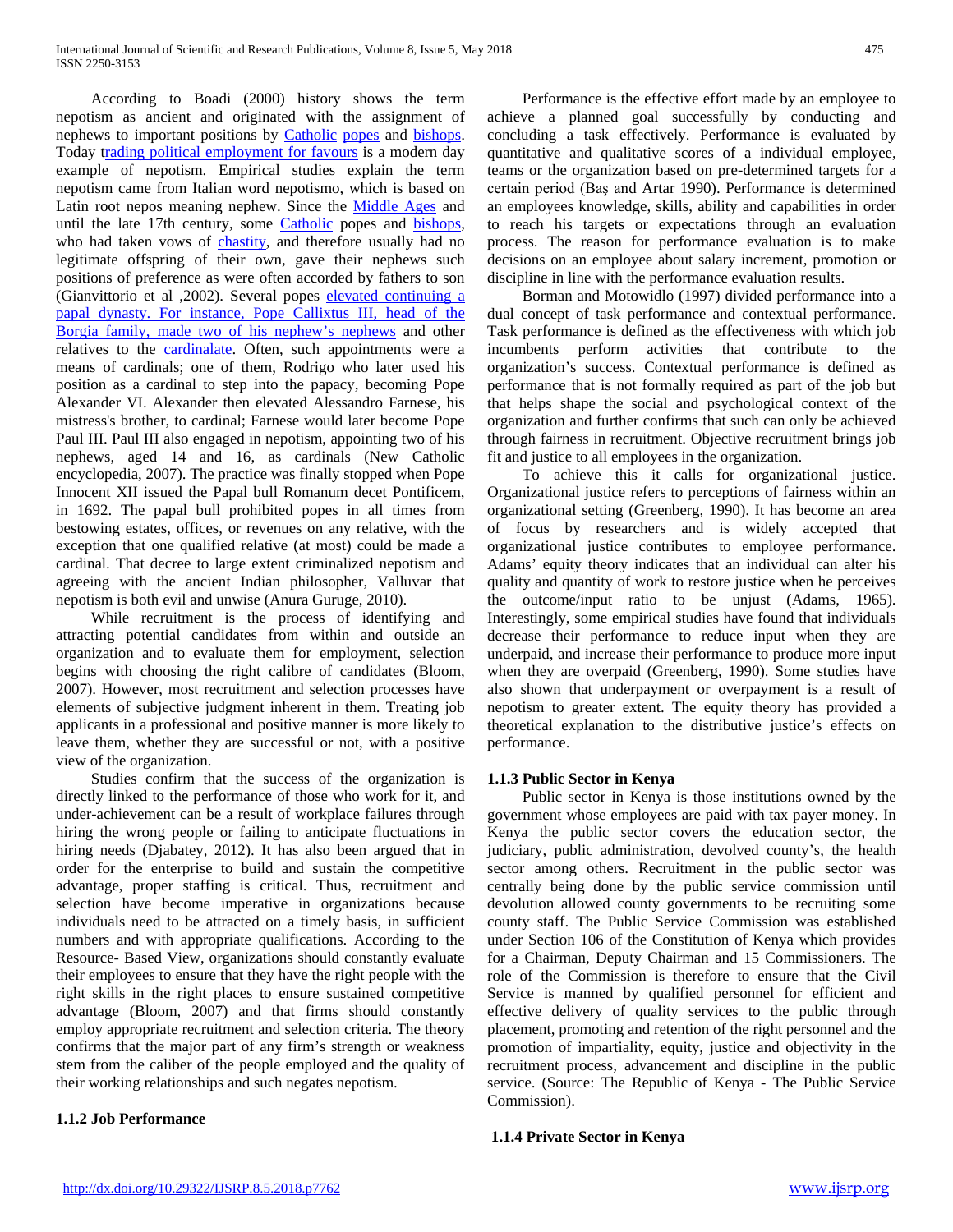The private sector is the part of the economy, sometimes referred to as the citizen sector, which is run by private individuals or groups, usually as a means of enterprise for profit, and is not controlled by the [State.](https://en.wikipedia.org/wiki/State_(polity)) It encompasses all for-profit businesses and owned, controlled and managed by private individuals or enterprises. The private sector employs workers through individual business owners and is responsible for allocating most of the resources within an economy (Heinrich, 2013).

### **1.2 Statement of the Problem**

 Unemployment level among qualified people in Kenya has really increased today more than ever despite the fact that organizations require qualified and skilled manpower for good performance. In the same wavelength many organizations in Kenya whether public or private are facing business hardships that are related to governance and performance regardless of the fact that there are more qualified personnel in the job market. This is the situation Kenya is faced with today, where businesses are failing due to corporate governance issues and more to it is the trend in the recruitment process that is perceived to be biased and attributed to nepotism (IEA Kenya, 2003). The resourcebased view infers that employees are engaged on criteria that their skills and qualifications are valuable, rare, inimitable, and non-substitutable (Barney, 1991). For organizations to succeed in better recruitment and job performance there is need to address the recruitment process of this valuable asset, hence the need to address aspects such as nepotism which have an impact on employees' performance.

 Empirical studies by Allesina (2011) show that intense preferential treatment, kinship, friendship or other forms of relationship replace the principles of merit, such as knowledge, skills, ability, competence, experience or level of education, in the recruitment and promotion of employees (Keles, 2011). The lack of confidence that creeps in such circumstances negatively affects job satisfaction, organizational commitment and individual performance (Büte, 2009). In heavily nepotismoriented organizations, the human resource management practices cannot work independently. Thus, under such conditions, appointments based on competence and knowledge accumulation seem impossible. It is very difficult to promote employees, if they compete with the one who has a family member, relative or friends at the higher-level position in the organization (Abdala, Maghrabi - Al- Dabbagh, 1994) thereby killing the hopes of many qualified job seekers. Earlier studies have shown that the climate of unfair competition arising from nepotism and favoritism adversely affects job satisfaction of employees leading to weakening in organizational commitment hence performance. This study therefore intends to answer the question: Does nepotism affect job performance in the public and private organizations in Kenya?

### **1.3 Research Objective**

 The objective of this study is to investigate the effects of nepotism on job performance in the private and public sectors in Kenya.

### **1.4 Value of the Study**

 It is expected that the findings of this study will contribute to the existing body of knowledge by providing a better understanding of the effects of nepotism on job performance in the public and private organizations in Kenya. Given that there is a dearth of studies in this area, this study will provide a general insight about nepotism and job performance in the Kenyan context. The study will also be a rich field for further academic research. Researchers and Scholars in social studies will find this valuable for review and analyze the gaps that may not have been captured in this study. It is also anticipated that the results of the study will help managers of private organizations and public institutions understand the effects of nepotism on job performance. Policy makers such as Human Resource Managers will use the results of this study to address specific challenges in the areas of nepotism in recruitment and job performance.

### II. LITERATURE REVIEW

### **2.1 Introduction**

 This chapter discusses literature on the theoretical grounding of the study, the first part focusing on perceptual behaviors at recruitment, promotions, rewards, training and development and job performance of employees in both public and private organizations in Kenya. The second part will discuss literature showing relationships between nepotism and job performance and the third and last part discussing the conceptual framework and the hypothesis to be tested.

### **2.2 Theoretical Grounding.**

 This study is guided by the Genetic Similarity Theory (GST) Hamilton (1964) and Equity Theory (Adams, J. S. 1963).

### **2.2.1 Genetic Similarity Theory**

 Hamilton (1964) says genetic similarity theory (GST) seeks to explain a number of pro-social behaviors including ethnic affiliation by generalizing the theory such that genetic similarity alone elicits affiliative behavior without knowledge of genealogical kinship. Studies on sensitivity of ethnic nepotism to culture (Kurzban, Tooby, and Cosmides, 2001), found that participants in an experiment were prone to categorize others by race/tribe when the others' race/tribe did not correlate with coalition membership. The same was true of categorization by sex, which remained robust even when coalitions contained men and women. It then concluded that race is a proxy for coalition, a formulation compatible with ethnic categorization being automatic and invariably strong. The theory similarly showed nepotism relationships between beggars and race /tribe linkages thus, ethnic similarity was seen to affect charitable donations to strangers in need. Field studies of street beggars in Eastern Europe found that passersby gave more generously to beggars of the same ethnicity than the opposite (Butovskaya, Salter, Diakonov, & Smirnov, 2000).

 Rushton (1989) speculated about how similarity could give rise to ethnocentric ideology. He reviewed the literature on extended phenotypic effects of genes, focusing on the idea that epigenetic development can incline people towards constructing and learning ideologies that increase their ethnic likeness. The theory suggests that group selection in humans has been led by cultural/ethnic strategies for succession. Socialization pressure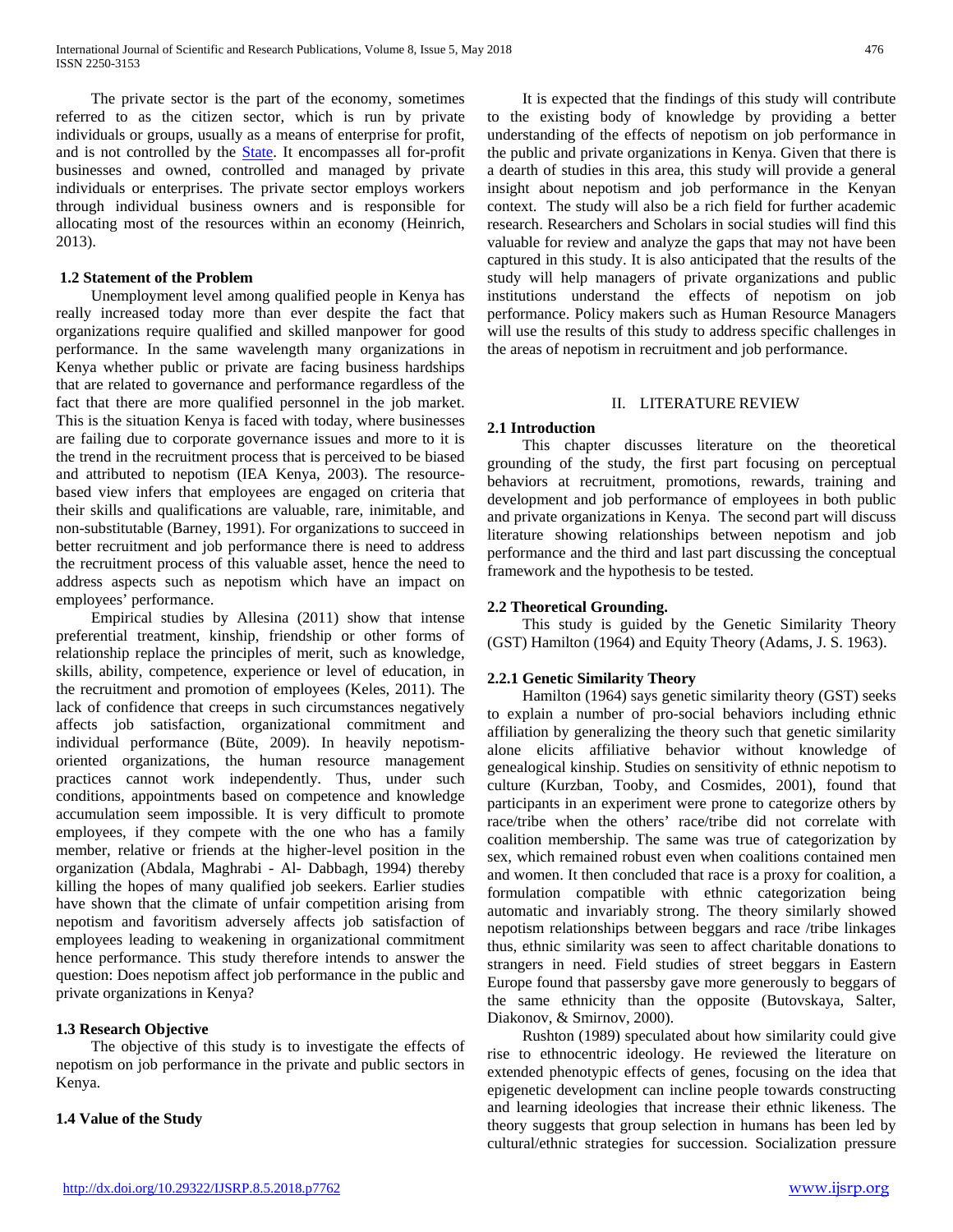could have included mutual moralistic aggression that helped shape an optimum degree of ethnocentric ideology that replicated group genes most successfully. Thus, it concluded under such conditions, appointments based on competence and knowledge accumulation seem impossible. It is very difficult to promote employees, if they compete with the one who has a family member, relative or friends in the higher-level position in the organization (Abdala, Maghrabi, 1994).

### **2.2.2 Equity Theory**

 Equity theory is built-on the belief that employees become de-motivated, both in relation to their job and their employer if they feel as though there is unfairness in the employment practices. Employees can be expected to respond to this in different ways, including de-motivation, reduced effort, becoming disgruntled, or in more extreme cases being disruptive. Much like the five levels of needs determined by Maslow and the two factors of motivation as classified by Herzberg (intrinsic and extrinsic), the Adams' Equity Theory (1965) of motivation states that positive outcomes and high levels of motivation can be expected only when employees perceive their treatment to be fair.

 Equity theory has been widely applied in business settings by industrial psychologists to describe the relationship between an employee's motivation and his or her perception of equitable or inequitable treatment. According to Adams (1965), Equity theory introduces the concept of social comparisons, whereby employees evaluate their own input/output ratios based on their comparison with the input/outcome ratios of other employees (Carrell and Dittrich, 1978). Inputs in this context include the employee's time, expertise, qualifications, experience, intangible personal qualities such as drive and ambition, and interpersonal skills. Outcomes include monetary compensation, perquisites, benefits, and flexible work arrangements. Employees who perceive inequity will seek to reduce it, either by distorting inputs and/or outcomes in their own minds called cognitive distortion, directly altering inputs and/or outcomes, or leaving the organization (Carrell and Dittrich, 1978). These perceptions of inequity are perceptions of organizational justice, or more specifically, injustice. Subsequently, the theory has widereaching implications on nepotism and employees' efficiency and performance.

### **2.2.3 Perceptual Behaviours of Nepotism in the Recruitment Process**

 Meritocratic recruitment is usually seen to be objective and achieved through the use of educational requirements for employment, combined with competitive formal job interviews. Managers in some cases find it possible to circumvent these requirements, for instance by making special appointments to suit their interests (Cheng, Haggard & Kang 1998). However, such behaviuors lower discretion in hiring, thereby making patronage and nepotism easier to accomplish. The strength of nepotism in recruitment is however also its weakness. Proponents of Management science have criticized the rigidness and inflexibility in hiring, arguing that it only serves to make recruitment of the most suitable people harder hence managers choose to hand-place there cronies as opposed to subjecting them to rigorous interviews where they may not get a chance following meritocracy (Lewis 2008). There is thus a tradeoff between flexibility, risk for patronage and nepotism (Schick 1998). Laker and Williams (2003) talked about four different models of nepotism at recruitment stage.

### **2.2.3.1 The first model is hiring of a relative of the owner of the business.**

 According to Laker and Williams (2003) nepotism at work can mean increased opportunity at a job, attaining the job or being paid more than other similarly situated people. Arguments are made both for and against employment granted due to a family connection, which is most common in small, family run businesses. On one hand, nepotism can provide stability and continuity. Critics cite studies that demonstrate decreased morale and commitment from non-related employees, and a generally negative attitude towards superior positions filled through nepotism. An article from Forbes magazine stated that there is no ladder to climb when the top step is reserved for people with a certain name. Some businesses forbid nepotism as an ethical matter, considering it too troublesome and disruptive (Arash et al 2008).

 Studies by Ozler et al (2007) show that in China, for the past 3,000 years, nepotism was common in clan and extended family based culture. Confucius wrote about the importance of balancing filial piety with merit. The [clan-](https://en.wikipedia.org/wiki/Clan)based feudal system collapsed during [Confucius'](https://en.wikipedia.org/wiki/Confucius) lifetime, yet nepotism have continued through the modern age. For instance, Zhang Hui, was believed to have his career expedited through the intervention of his uncle, Li Jianguo, Vice Chairman and Secretary General of the National Peoples Congress. Hui was made the youngest member and secretary of Jining's Municipal Standing Committee at the age of 32 years.

### **2.2.3.2 The second model is the hiring of a spouse of an existing employee (paired employees)**

 In Australia, [Anna Bligh,](https://en.wikipedia.org/wiki/Anna_Bligh) who won the 2009 Queensland State election, was accused of nepotism by giving her husband Greg Withers a position as the Office of Climate Change head. Shortly after his appointment as the Anglican Archbishop of Sydney in 2001, [Peter Jensen](https://en.wikipedia.org/wiki/Peter_Jensen_(bishop)) was accused, in an Australian Broadcasting Corporation interview, of nepotism after nominating his brother [Phillip Jensen](https://en.wikipedia.org/wiki/Phillip_Jensen) as Dean of Sydney and appointing his wife Christine Jensen to an official position in the Sydney diocese (Edward Behr 1991).

### **2.2.3.3 The third model is political nature of nepotism, whose results usually furthers corruption.**

 Bandiera et al (2009) confirmed that nepotism is a common accusation in politics when the relative of a powerful figure ascends to similar power seemingly without appropriate qualifications. The British expression, Bob's your uncle is thought to have originated when Robert Arthur Talbot Gascoyne-Cecil 3rd Marquess of Salisbury, promoted his nephew, Arthur Balfour, to the esteemed post of chief secretary of Ireland, which was widely seen as an act of nepotism. Brenden Gallagher (2017) in the history of nepotism at white house reiterated similarly that, in 1979, Bill Clinton, within weeks of being newly elected as Governor of Arkansas, appointed his wife Hillary to chair the Rural Health Advisory Committee. In 1993, newly elected as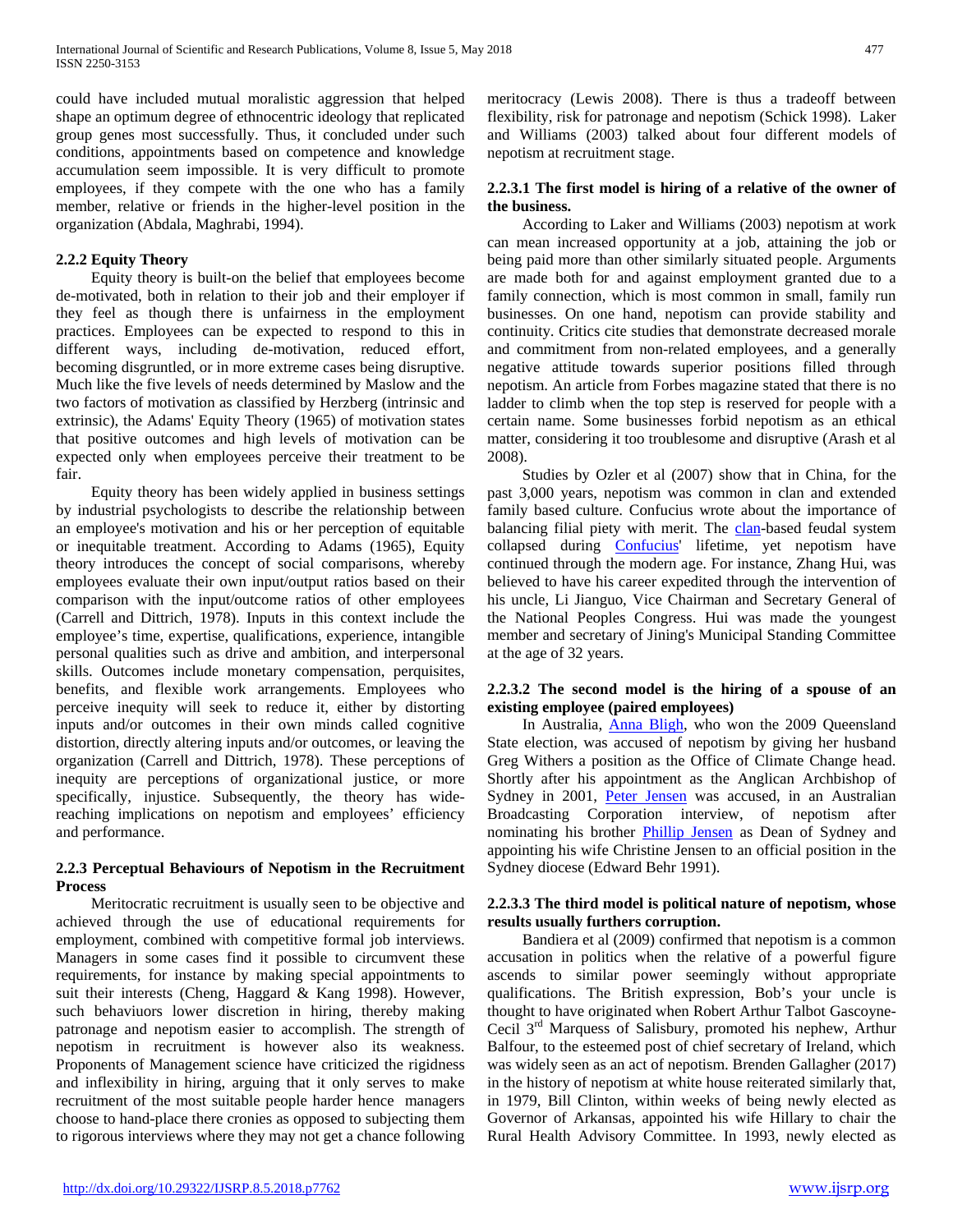President of the United States, he again [appointed](https://en.wikipedia.org/wiki/Hillary_Clinton#Health_care_and_other_policy_initiatives) his wife to chair a Task Force on National Health Care Reform. In 2017, the president-elect Donald Trump appointed his son-in-law Jared Kushner as a senior adviser to the president. He then announced on 29 March 2017 that his eldest daughter, Ivank, would also become an official White House employee. Both the Clinton and Trump presidential appointments raised ethical and legal questions about whether they conflict with a 1967 federal antinepotism law.

 According to Egweni (2012) in Africa, the Liberian Central Bank, in a controversial decision appointed Charles Sirleaf as its interim governor. Charles, son of the country's president, Ellen Johnson Sirleaf, was formerly the deputy governor of the apex bank and he replaced John Mills Jones who stepped down as governor earlier. However, this latest appointment seems to support the idea harboured by some Liberians, that Ellen Johnson only appoints her family members to key posts in order to consolidate her presidency. In 2012, rivals in her ruling party accused her of nepotism. She allegedly had 17 of her family members working in the country's government. Another son of hers was the head of Liberia's National Security Agency, while another was Chairman of the National Oil Company of Liberia. In Angola, Jose Eduardo Santos has been accused of hiring his daughter Isabel to head the government-owned mining company and an international diamond company. Her half brother, Jose Filomeno dos Santos is the chairman of Angola's Sovereign Trust Fund Company, Fundo Soberano de Angola.

### **2.2.3.4 The fourth model focuses much more on the management of human resources within the organizations.**

 Adam (2004) confirmed that the task of the HRM function is to ensure that organizational policies are fair and equal, but also to ensure that employees view these as fair and equal. In December 2012, a report from the Washington post indicated various nepotism practices from the [District of Columbia](https://en.wikipedia.org/wiki/District_of_Columbia) and Northern Virginia's Metropolitan Washington Airports Authority (MWAA), including one family with five members working for the MWAA. One of the reasons given by the associate general counsel to defend the alleged nepotism was that if the employees are qualified and competed for the positions on their own, then there was no problem with relatives working in the same organization. The inspector general of the U.S. Department of Transportation and the U.S. Congress pressured the MWAA to resolve practices of nepotism. Authority employees are no longer allowed to directly or indirectly influence hiring or promotion of relatives, as documented in their employment ethics policy.

 Reports by V. Kimutai (2013) said that in Kenya, a senior manager at the Kenya Pipeline Company admitted that nepotism is deeply entrenched in the company. He admitted all senior and middle level managers had recruited many of their relatives in various departments. The engineering manager at the time Bramwel Wanyalikha agreed his daughter was employed in the company and he was not the only senior manager in KPC with relatives. In defense the manager claimed he did not influence the employment of his daughter as she was picked externally though the recruitment that had been advertised internally. Mr Wanyalikha told the Parliamentary Committee on Energy chaired by Kigumo MP Jamleck Kamau that he did not sit in the committee that recruited his daughter and as such had no influence over the matter.

 There are many cases of husband and wife working in the company. There are those with sons, daughters, brothers, sisters, cousins, nieces and nephews the manger admitted and the same case is a common trend in most public and private organizations in Kenya (Kimutai, Standard Newspaper, 2013). Most organizations we observed in Kenya have no anti-family nepotism policy. Therefore relative nepotism is nearly as frequent an occurrence as playing favorites. Playing favorites is simply the act of providing preferred attention, incentive, opportunity, and assignments that is out of alignment with employee performance. In other words, the nepotism in playing favorites is simply the act of giving someone who is in the club better treatment and consideration that is in excess of their performance.

### **2.2.4 Nepotism and Staff Promotions**

 Studies by Longenecker et al. (1987) and Bjerke et al. (1987), examined determinants of promotion evaluations in a US company and the US Navy respectively. Both studies claim that company political considerations rather than true performance were the basis of promotion evaluation. Nepotism is more often the cause of conflict in case of promotion of an incompetent family member/tribesman (Abdalla et al., 1998) and further suggests that this type of conflict can be reduced by applying formal anti-nepotistic practices.

 Studies show that nepotism has implications not only for management development, promotion, and control, organizational image and public relations of business, but also for executives who have or would like to have relatives in management positions. The family or kinship influence in the organization leads to the promotion of relatives or tribesmen, not based on competence but nepotism. It was concluded specifically, that nepotism negatively influences the performance of organizations, when family members without high competency, are promoted to senior positions in the company due to their relatedness and not on merit or training and experience (Perez-Gonzalez, 2006).

### **2.2.5 Nepotism and Staff Rewards**

 Empirical studies reveal that traditionally, job specifications, levels of compensation in the job market and the need to maintain equity among employees were used to determine workers pay. Then later on the level of reward was determined by individual performance using bonus systems and individually bargaining power based on past experiences and on individual skills and qualifications. This may not be true today where an individual's pay is augmented by nepotism based on the employee's relationship with the superiors within or outside the organization (Goldenberg, 1982).

 Studies show that nepotism in staff reward as a kind of conflict of interest. It means providing unearned income in an unethical way to a relative or somebody from family connection (Boadi, 2000). This happens when an employee is rewarded just because of his family connections, ignoring his characteristics and without considering some factors such as education level, capabilities, abilities and accomplishments or performance.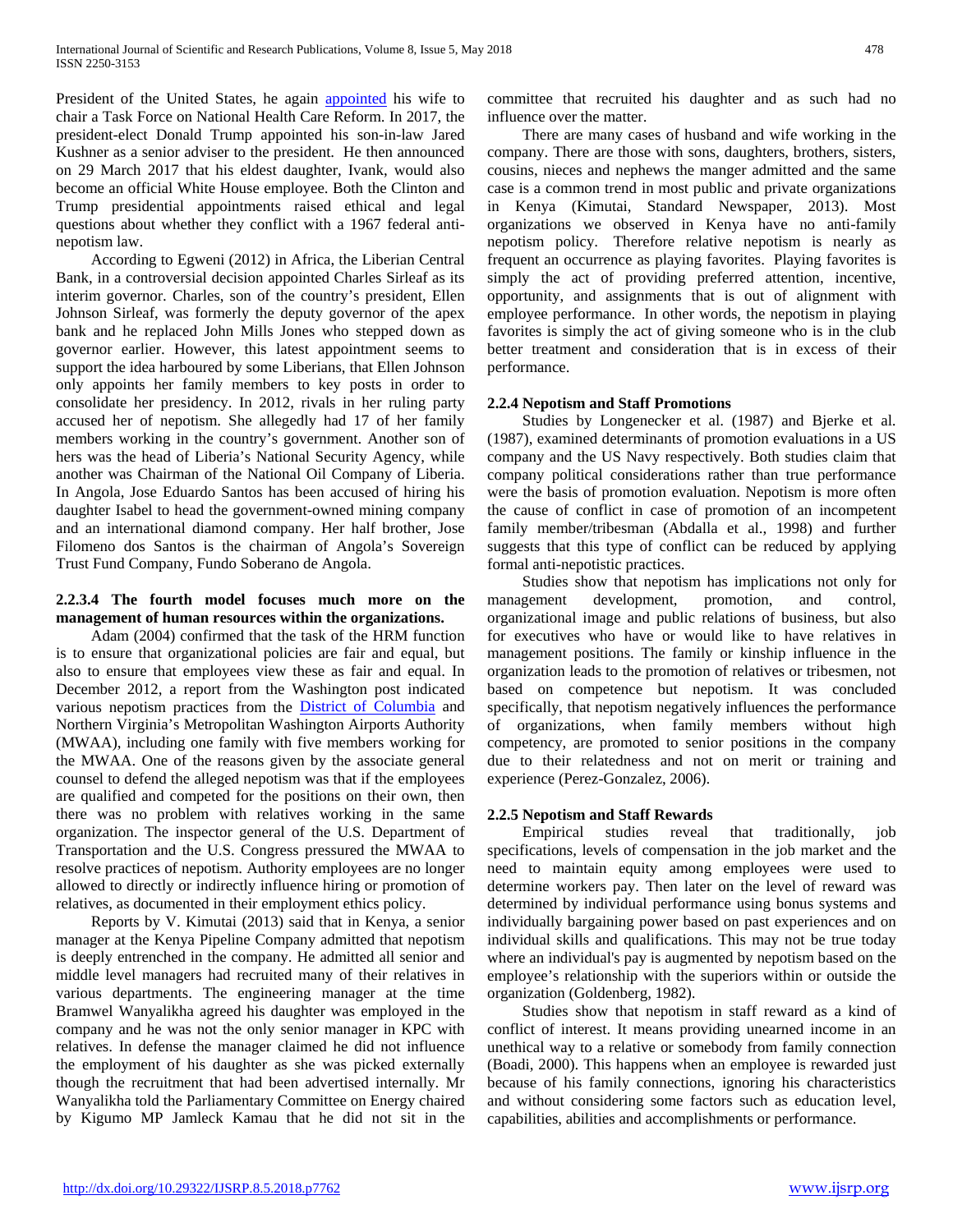### **2.2.6 Nepotism and Staff Training and Development**

 Training and development of employees is always meant to close the gap between current performances and expected future behaviour after a successful performance appraisal (Weil & Woodall 2005). They noted that training and development activities are focused to either improve performance on the present job of the incumbent, train new skills for better performance or for succession planning and future growth of both individuals and organization so as to be able to meet organization's strategic objectives.

 Studies by Weil and Woodall (2005) found the focus of training on cronies to have different objective. Cronyism is a preferential treatment to long-standing friends regardless of their skills, competence, performance or level of education, especially due to sharing the same tribal or political preference. The illfunctioning nature of superiors in organizations coupled with persistent corruption exacerbates the circumvention of the noble intentions for training. In many organizations managers will engage in bribery or some other sort of corruption-related activities in order to pass or register some favourites for training. Mauro (2004) further confirmed that corruption in many cases tends to grease the wheels and expedite the process of recruitment for training. Therefore training and development in nepotism perspective is seen as a conduit for tour, earn per diems or falsify receipts for financial gains.

### **2.3 Impact of Nepotism in Organization[s](http://www.todaie.edu.tr/resimler/ekler/f4611695a7046d7_ek.pdf?dergi=Review%20of%20Public%20Administration#page=1)**

 Studies by Breuer (2010) showed that the workplace has evolved over the years to reflect the diversity of the people from different backgrounds and viewpoints. However, the sad reality is that office nepotism is still present and it dictates different company processes like recruitment, promotions, salary increase, among others. It is a potent threat to a company's growth, as well as individual career progress. In situations where jobs are hard to find, nepotism can be quite demoralizing to notice that someone else is getting a job you deserve or the promotion you have been eyeing, all because they knew someone in the management. This practice is rampant in almost all organizations private and public in Kenya. The biggest downside of office nepotism is that most often than not, it locks out qualified people who would have greatly impacted on performance, and gives the undeserving few an edge. It should be noted that workplace nepotism mostly enhances the hiring of people with fewer skills, qualifications, and experience into positions based on their relationship with the hiring manager, other managers or the overall boss (Allen and Meyer, 1990).

### **2.3.1 Micro Effects of Nepotism in Organizations**

 Brown (2003) in his work on organizational commitment identified four key negative effects of nepotism in organization thus, i) Low staff morale: Members of staff may feel less motivated to give their best performance as they feel like the favored member of staff gets all the credit. Internal sabotage: Other members of staff may intentionally try to undermine the favored member as they constantly question his qualifications and motives. ii) High staff turnover: Members of staff may be locked out of promotions and pay increments in favor of the boss's favorite and this demotivates them. In some cases, it can lead to a high turnover. Locking out potential employees, Favoritism may also result in low productivity, as the boss overlooks a qualified person and thus fails to harness his/ her skills for the job and the company's growth. iii) Mistrust in the team: Favoritism may result in the staff member's segregation and forming the us and them' mentality. This erodes trust and harmony in the organization and breeds hostility. iv) Employee conflicts: Favoritism erodes the confidence of a team on management since they view all other decisions made by management as biased. Workers question the employer's judgment and decisions in relation to promotions, punishments, and fairness in the event of a conflict. It also becomes a source of conflict in the organization among employees.

 There is no doubt that nepotism have a negative effect on the morale of employees who are obliged to transact business and work with the relatives of high level executives or feel that a family member of the bosses is being promoted and awarded higher perks without merit (Asunakutlu and Avcı, 2010). Nepotism harm employee relations by weakening the bonds between employees to an extent of causing a general inefficacy in the work environment leading to a negative impact on the satisfaction level of employees (Araslı et al., 2006). Studies by Barney (1998) show that the negative effects of employee favoritism and nepotism are many and potentially include a combination of the following: Low Personal Accountability , Low Employee Accountability , Low Productivity , Poor Employee Morale , Low Trust Relationships , Diminished Customer Experiences and High Performer Turnover .

### **2.4 Dealing with Nepotism in the Organization**

 Under Chapter Six article 73 of the constitution of Kenya (2010), it is illegal to hire people based on one's relationship with them. Nevertheless nepotism has become hard to notice as many organizations try to keep a national outlook with severe reservations even though there are some pointers to nepotism such as a person of little qualification is hired to fill a particular position. An individual who is not hard working and has no qualification is promoted while the person with a higher qualification or superior skill is overlooked. The boss constantly gives an unqualified employee the best or most visible tasks so as to make him or her to get accolades for the job even if he does not perform well. Unmerited praise for a job done even if the outcome is low or the person being praised did not necessarily have a large impact on the outcome. When a job advertisement is being placed you may notice that the qualifications listed tend to bend towards people of a certain group and this fosters nepotism from the recruitment stage (Carless, 2004).

### **2.5 Dimensions of Nepotism in Organizations.**

 Nepotism occurs when relations are more significant than the qualification or competency, skills, and experience and it affect the performance of employees as well as performance of the organization. It involves in hiring and firing of employees just to give priorities to their favorite ones. Nepotism is common in developing and developed country as well (Arash & Tumer, 2008). Nepotism is manifested in various dimensions that includes;

 i) Relative Nepotism - This one is obvious. Relative nepotism is one of the most insidious forms.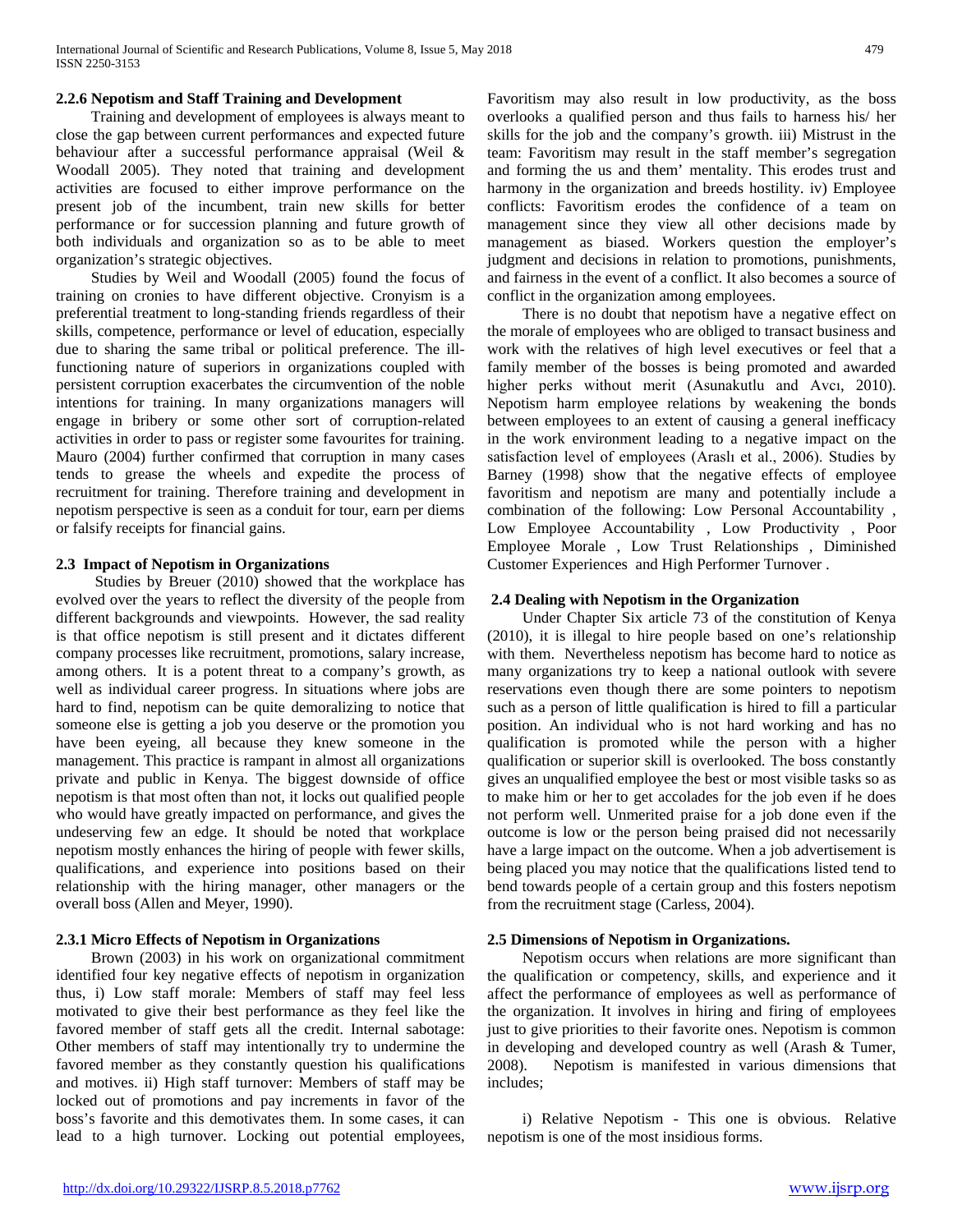ii) Friend Nepotism - This one is relatively obvious. The boss is good friends with some employees and not-so-good friends with others. This type of nepotism is a real morale killer because it is so blatantly unfair to the not-so-good friends of the boss.

 iii) Connection Nepotism - By virtue of a shared experience such as attending the same high school (not necessarily at the same time), the connection nepotism turns a blind eye to poor Job Fit and Low Employee Performance. The connection may be by virtue of being from the same community, attended the same high school, members of the same fraternity/sorority, interest in the same sports team, and/or served in the same branch of the armed forces to comrades who drink in the same club.

 iv) Contribution Nepotism - A good example is a sales person who three years ago, landed a big account that made the organization much more successful as well as a big commission for the sales person. Three things happen. One - The sales person lives off of the big commission for life. Two - Management feels a sense of gratitude and obligation to the sales person and therefore does not punish current or future poor performance because of past contributions. Three - Management promotes the sales person to a higher position as a reward creating the Peter Principle.

 v) Referral Nepotism – this involves HR managers asking their trusted high performers if they know someone looking for a job. This is a natural employee hiring strategy. After all birdsof-a-feather-flock-together. The problem is that what makes your high performer a high performer may be the exact missing "ingredient" that their best friend needs most. Hire the low performer who is attached to a high performer through friendship. Then try to terminate the low performer friend at the peril of upsetting your high performer (Arasli & Tumer, 2008).

#### **2.6 Relationship between Nepotism and Job Performance**

 The relationship between nepotism and job performance has not been extensively shown and is not clear from the various studies done and we cannot therefore assume that nepotism leads to high performance or that high performers are necessarily relatives or friends of the senior staff. Studies done by Baodi (2000) found there is but negative directional relation between nepotism and employee commitment. It is thought that in case there is a more strong relation between nepotism applications and employee performance, this relation will be negative directional, in other words relative or acquaintance partiality will have negative influence on the employee performance. The more nepotism exists, the more the employee commitment will decrease.

 Studies by Ozler (2007) found that the thought that nepotism would have a positive effect on the employees recruited through this method was not been supported. Getting a job as a relative or acquaintance of a manager, or being known in any way did not have an impact at raising the employee performance. In another related study by Arasli and Tumer (2008) carried to find out the relationship between nepotism and job satisfaction the findings showed negative relationship between favoritism and job satisfaction.

### **2.7 Conceptual Framework on Nepotism and Job Performance**

 From the empirical literature, Studies show that there is a relationship between nepotism and job performance. A question arises as to whether the relationship is positive or negative. The conceptual model in Figure 2.1 below depicts this relationship and seeks to show whether it is positive or negative. H1 shows that there is significant direct relationship between nepotism and job performance.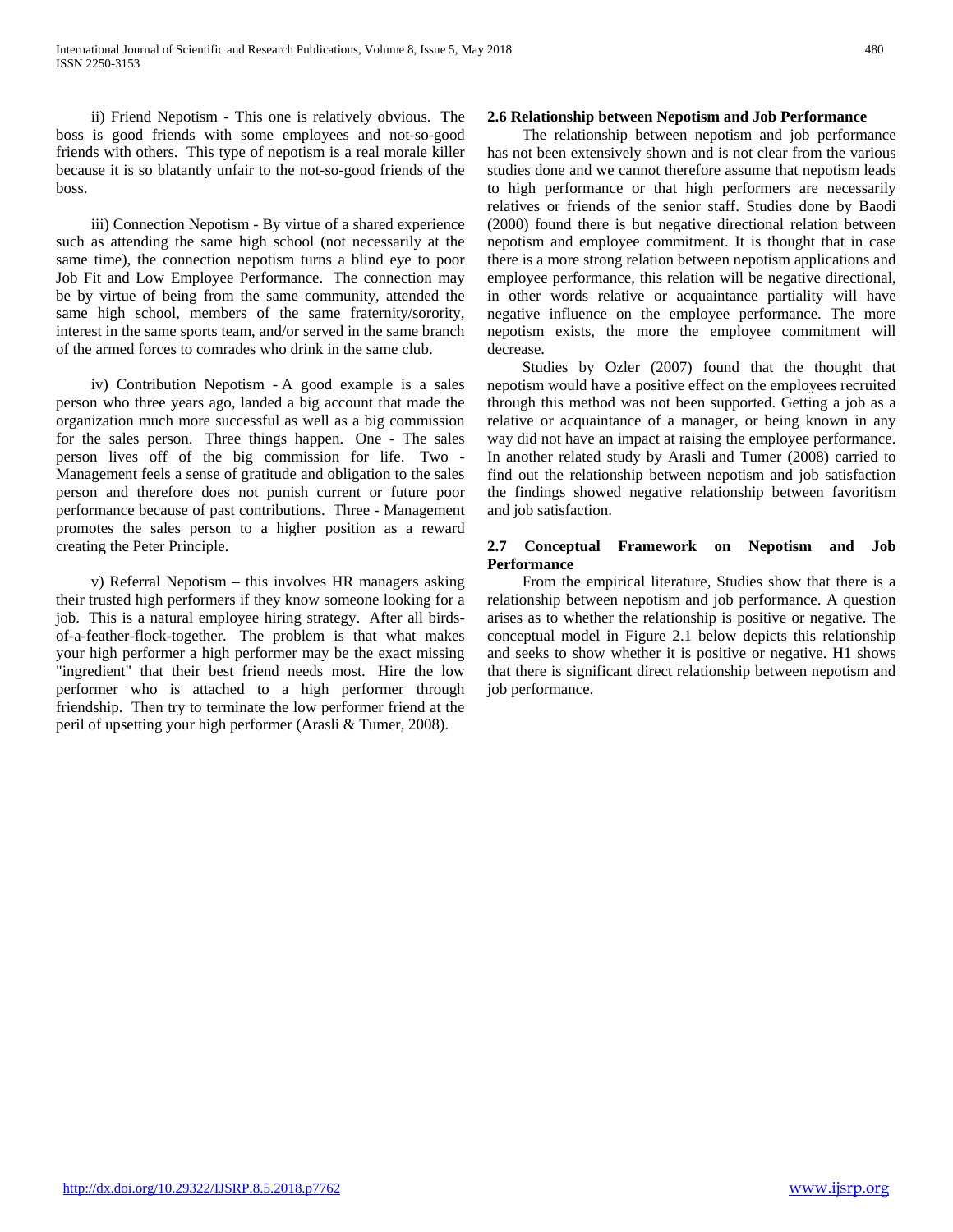### **Fig 2.1 Conceptual Framework**





### **(Source author)**

### **2.8 Hypothesis 1:**

 Nepotism has no significant effect on job performance in the private and public organizations in Kenya.

### III. RESEARCH METHODOLOGY

### **3.1 Introduction**

 This chapter explains the methods and approaches that were adopted in conducting this study. The methodology includes the philosophical foundation, research design, study population and sampling approaches. The type and sources of data are explained, as well as the methods of data collection and how reliability and validity was ensured. The chapter also provides an explanation of how study variables were measured. Data was analyzed using SPSS and presented in tables and graphs.

### **3.2 Philosophical Orientation**

 This study adopted the positivist approach given the approach is methodologically quantitative and value free (Easterby-Smith et al 2002). The approach works well with observable social reality and that the end product of such research can be generalized into law (Remenyi, et al, 1998). The emphasis was on quantifiable observations that lend themselves to statistical analysis. It is also works well with hypothesis testing and use of Questionnaires for data collection and analysis.

### **3.3 Research Design**

 The objective of this study is to give an accurate profile of the effects of nepotism on job performance. To achieve this, the use of a descriptive research design was used for the survey. This is because nepotism and job performance can be measured as they naturally occur. According to Robinson (1994) descriptive approach is a means to an end but not an end in itself, and if the research was concerned with finding out the strength of the relationship between nepotism and job performance, then descriptive research design was found to be the most appropriate.

#### **3.4 Target Population**

 Records from the registrar of companies show that there were 310,000 registered private companies in Kenya by December 2015 though only 65 companies had been listed by then. From the Kenya gazette issue of 28 April 2015, Kenya had 147 state corporations/ Parastatals. Therefore the target population is all staff working in the formal 65 private organizations and 147 public organizations. According to the wage bill economic survey of 2013 Kenya a civil service population of 655300 employees. Reports by economic policies and employment programmes in Kenya showed the formal private sector had 12.1million employees. Factor analysis as a statistical tool used to describe [variability](https://en.wikipedia.org/wiki/Variance) among observed, correlated [variables](https://en.wikipedia.org/wiki/Variable_(mathematics)) in terms of a potentially lower number of unobserved variables called factors was used to obtain lower subsets that created a total target population of 5000 employees form both private and public sectors to work with.

### **3.5 Sample Design**

 Due to costs and time involved it may not be practical to interview all the 5000 targeted employees in both sectors but a sample was chosen at random from different organizations in both sectors. A ratio of 1:3 public to private organization representation was calculated for the survey giving a total target population of 5000 employees for both sectors. According to the table for determining sample size of research activities by Krejcie and Morgan (1970) recommended a sample of 357 for a population of 5000 (Appendix 2). A sample of 357 will therefore be chosen for this study and picked randomly from 40 organizations as shown in the table below.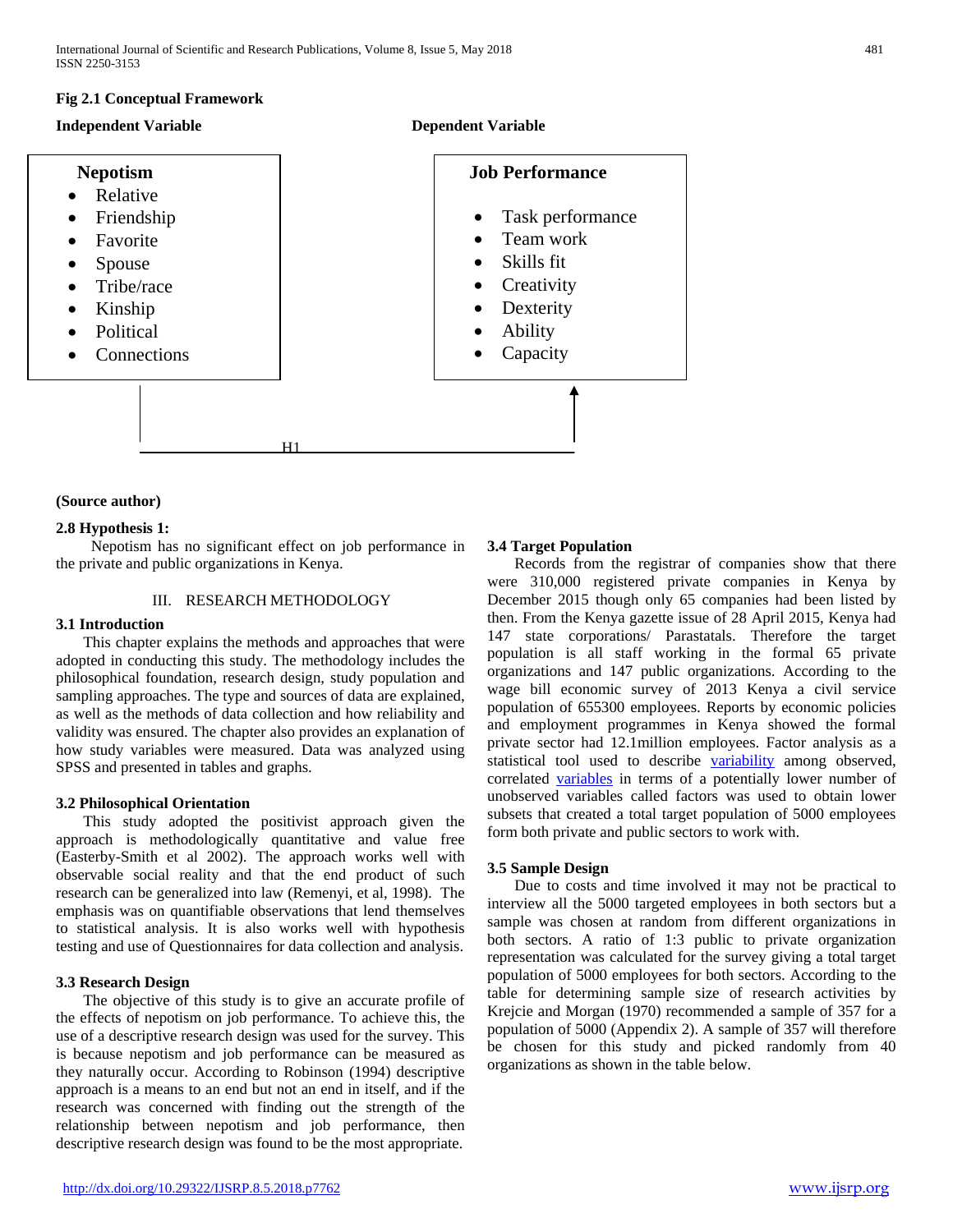## Number of 5 Suc Organizations Population Sample **Sector** Private 30 3750 268 Public 10 1250 89 Total 40 5000 357

#### **Table 3.1: Sampling size**

### **3.6 Data Collection**

 The study relied on primary data collected using questionnaires. The questionnaires sought views on various types of nepotism and job performance from staff in organizations. The questionnaires were structured to capture nominal scale and five point likert scale data and was developed and classified into three sections capturing demographic profile, Nepotism and job performance profiles.

#### **3.7 Reliability Tests**

 The reliability of the study was ensured by the use of similar questionnaire instruments that have been used before for a similar study and also by use of the Cronbach's Alpha coefficient (α) to measure internal consistency and stability of scales used in the study. Nunnally (1978) suggested that as a rule of the thumb, a reliability coefficient value of above 0.7 is statistically acceptable for a study. This study adopted the rule of the thumb to the extent the factors measured individual latency of the variables under study.

### **3.8 Validity Test**

 This study was tested for validity by both face and construct validity tests. To ensure face validity the draft questionnaires was given to a few selected persons knowledgeable in research to ascertain its suitability in obtaining information in accordance to the study's objective. Content validity was ensured by pre-testing the questionnaires on a section of the study sample and appropriate modifications made to ensure clarity, comprehensiveness, relevance, meaning and requisite depth (DeGroot, 1970). This was to ensure that the study instruments measured what they were purported to measure and therefore reduced systematic and non- random errors.

### **3.10 Data Analysis**

 Descriptive analysis was done by use of SPSS. Factor analysis was done for the purpose of sample reduction before testing the analytical model. The purpose of Factor analysis was to reduce large data and to identify a small number of factors that would explain most of the variance observed in a much larger number of manifest variables. Regression analysis was conducted to determine the relationships between Nepotism and job performance.

### IV. DATA ANALYSIS, INTERPRETATION AND DISCUSSIONS

#### **4.1 Introduction**

 The objective of this study was to investigate the relationship of nepotism and job performance in the private and public sectors in Kenya. This chapter provides data analysis, findings and discussions of the results based on the objectives of the study. Primary data was used for this research and was collected from both categories of employee in either public or private organizations by use questionnaires.

#### **4.2 Response Rate**

 A total of 357 questionnaires were distributed to both public and private sectors at random in the ratio specified so as to achieve uniformity and 304 questionnaires were collected back. The return rate was 85 percent and that gave a clear confidence as the rule of the thumb is that a higher response of over 70 percent is highly representative and strongly significant. Compared to other studies we reviewed, the response rate was higher than the studies conducted by Munjuri (2013) at 61 percent, Muindi (2014) at 72 percent, and Wakaisuka (2016) at 69 percent. Table 4.1 below shows the response distribution by sector.

#### **Table 4.1: Response distribution by nature of the institution**

| Nature of the institution | Frequency | Percent |
|---------------------------|-----------|---------|
| Private sector            | 114       | 32      |
| Public sector             | 190       | 53      |
| Total                     | 304       | 85      |

#### **4.3 Reliability Test Results**

 Reliability tests on instruments by Cronbach's alpha gave overall results as summarized in table 4.2 below and showed Nepotism practices had 24 items with a reliability coefficient of 89.7 percent and performance practices had 9 items at 90 percent coefficient. The reliability coefficients for all the study variables were above 70 percent, which is high and acceptable as confirmed by George and Mallery's criteria (2003). The range of the coefficients was between strongly true and strongly false which signifies a high level of internal consistency of the data collection instrument.

| Table 4.2: Overall Cronbach's Alpha |  |  |  |  |
|-------------------------------------|--|--|--|--|
|-------------------------------------|--|--|--|--|

| Cronbach's Alpha                                | .897 |
|-------------------------------------------------|------|
| Cronbach's Alpha Based on Standardized<br>Items | .902 |
| N of Items                                      | 33   |

### **4.4 Frequency Statistics**

|       | Number<br>Organizati | Population | Sample |
|-------|----------------------|------------|--------|
| ivate | 30                   | 3750       | 268    |
| iblic | 10                   | 1250       | 89     |
|       | $\sim$               | $  -$      | --     |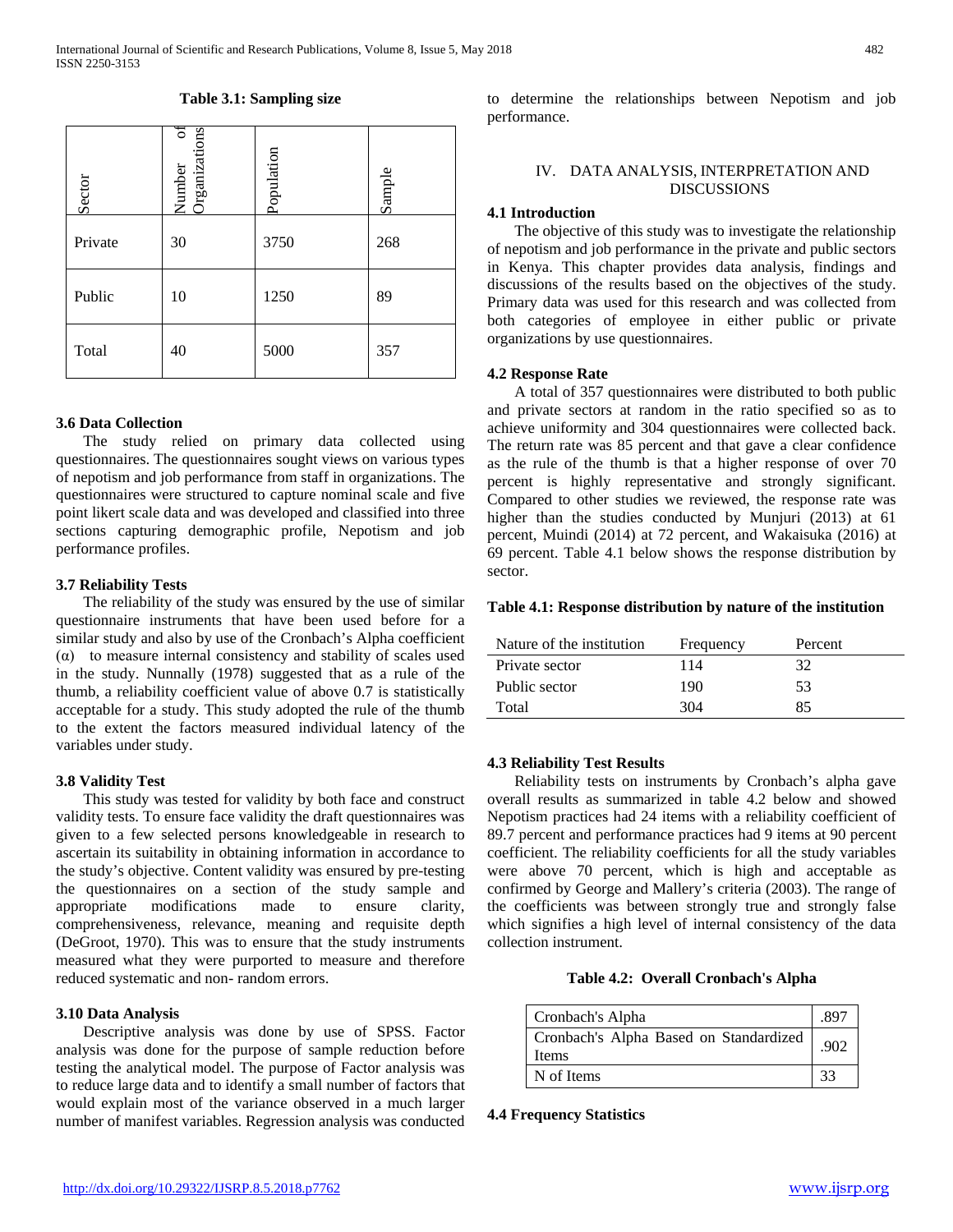The respondents were asked to state their levels of employment. The objective was to find out at what level is nepotism prevalent. Over half 54.6 percent of the respondents were in middle management, 43.4 percent in junior levels while 6 percent senior managers.

### **Table 4.3: Distribution by level of employment**

| Level of employment | Frequency | Percent |
|---------------------|-----------|---------|
| Junior              | 132       | 43.4    |
| Middle              | 166       | 54.6    |
| Top                 | 6         | 2.0     |
| Total               | 304       | 100.0   |

### **Table 4.4: Distribution by nature of employment**

| Nature of employment | Frequency | Percent |
|----------------------|-----------|---------|
| Full-time            | 278       | 91.4    |
| Contract             | 26        | 8.6     |
| Total                | 304       | 100.0   |

 Of the respondents 91.4 percent were permanent employees and 8.6 percent were on contract employment.

### **Table 4.5: Distribution by work experience**

| Work experience | Frequency | Percent |
|-----------------|-----------|---------|
| $0-4$ years     | 137       | 45.1    |
| 5-9 years       | 93        | 30.6    |
| $10-14$ years   | 37        | 12.2    |
| $20-24$ years   | 34        | 11.2    |
| Not indicated   | 3         | 1.0     |
| Total           | 304       | 100.0   |

 Respondents were asked about their length of service in their various orngaiztions in order to establish perfomance based on longevity. As shown in Table 4.5, majority of the respondents (45.1 percent) had worked for 4 years, 30 percent for 9 years, 12 percent 14years and 11 percent 24 years. This could be sign of early leaving due to poor performance or shaky patronage.

### **Table 4.6: Distribution by current position**

| Current position           | Frequency | Percent |
|----------------------------|-----------|---------|
| Journalist                 | 5         | 1.6     |
| <b>ICT</b> Officer         | 20        | 6.6     |
| <b>Executive Assistant</b> | 8         | 2.6     |
| Doctors                    | 8         | 2.6     |
| Librarian                  | 8         | 2.6     |
| Human Resource Assistant   | 8         | 2.6     |
| Accountant                 | 12        | 3.9     |
| Lectures                   | 12        | 3.9     |
| Pension Officer            | 12        | 3.9     |

| Analyst Policy and Planning          | 12  | 3.9   |
|--------------------------------------|-----|-------|
| Planning Officer                     | 12  | 3.9   |
| Technician                           | 24  | 7.9   |
| Supervisor                           | 12  | 3.9   |
| Driver                               | 18  | 5.9   |
| Administrator                        | 23  | 7.6   |
| Manager                              | 10  | 3.3   |
| Advocate                             | 13  | 4.3   |
| <b>Principal Prosecution Counsel</b> | 5   | 1.6   |
| <b>Clerical Officer</b>              | 20  | 6.6   |
| Cleaner                              | 10  | 3.3   |
| Police Officer                       | 20  | 6.6   |
| Not Indicated                        | 32  | 10.5  |
| Total                                | 304 | 100.0 |
|                                      |     |       |

 Table 4.6 shows distributon of current position of respondents across the country in both private and public sectors.

### **Table 4.7: Distribution by highest level of education**

| Highest<br>level<br>education | of | Frequency | Percent |
|-------------------------------|----|-----------|---------|
| Certificate                   |    | 41        | 13.5    |
| Diploma                       |    | 62        | 20.4    |
| 1st degree                    |    | 116       | 38.2    |
| Masters degree                |    | 85        | 28.0    |
| Total                         |    | 304       | 100.0   |

 Fig. 4.7 above showed that 20.4 percent of the respondents had attained Diploma level of education while 13.5 percent were Certificate holders. 38.2 percent were holders of First Degrees and 28 percent had Masters Degrees.

| Table 4.8: Distribution by gender |                      |       |
|-----------------------------------|----------------------|-------|
| Gender                            | Percent<br>Frequency |       |
| Male                              | 156                  | 51.3  |
| Female                            | 110                  | 36.2  |
| Not indicated                     | 38                   | 12.5  |
| Total                             | 304                  | 100.0 |

 The study sought to identify the gender composition of the respondents for the reason to find out which gender engaged in nepotism practice than the other. Though not focusing on gender equity, the frequency reflected that the sample was biased towards male. As shown in Figure 4.8, majority of the respondents (51.3 percent) were male and 36.2 percent were female though 12.5 percent didn't indicate their gender.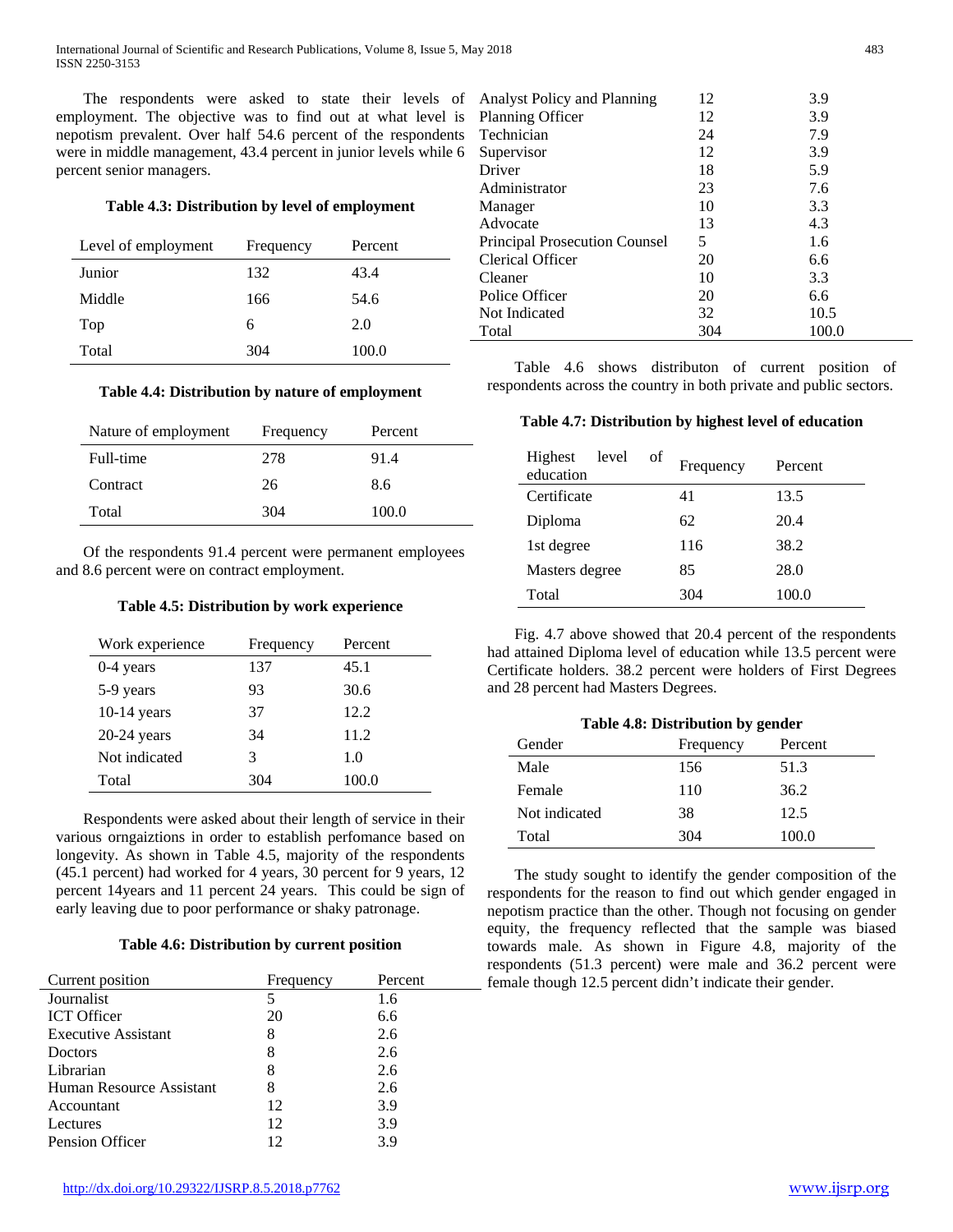| ٦<br>۰,<br>× |
|--------------|
|--------------|

|  | Table 4.9: Distribution by age |  |  |
|--|--------------------------------|--|--|
|--|--------------------------------|--|--|

| Age           | Frequency | Percent |
|---------------|-----------|---------|
| $18-25$ years | 19        | 6.3     |
| $26-33$ years | 136       | 44.7    |
| 34-41 years   | 105       | 34.5    |
| $42-49$ years | 44        | 14.5    |
| Total         | 304       | 100.0   |

 As shown in Table 4.9, majority of the respondents 44.7 percent were between the age of 26 and 33 years old. 34.5 percent were in the age bracket of 34 to 41 years while 14.5 percent were between 42 to 49 years of age. A few 6.3 percent were between 18 to 25 years old.

### **4.5: DESCRIPTIVES STATISTICS**

 This section reported the analysis of nepotism factors in pubic and private organizations in Kenya. The factors were rated as strongly false, 1 false, 2 neutral, 3 true 4 and strongly true 5. A score of  $\leq$ 1.5 was interpreted to mean strongly false, while a score 1.5 to  $\leq$ 2.5 implied that is false and 2.5 to  $\leq$ 3.5 was interpreted to mean neutral opinion. A mean score of  $3.5 \leq 4.5$ was interpreted to mean that is true opinion while a score of  $\geq 4.5$ was interpreted to mean strongly true. A standard deviation of  $\leq$ 1 was interpreted to mean that respondents had a consensus in the rating of the statement while a standard deviation greater than 1 was interpreted to mean that the respondents differed in their perception about the statement.

### **4.5.1 NEPOTISM PRACTICES**

|                                                                                                            |     |              |      |      |                   | <b>Skewness</b> |               | Kurtosis  |               |
|------------------------------------------------------------------------------------------------------------|-----|--------------|------|------|-------------------|-----------------|---------------|-----------|---------------|
|                                                                                                            | N   | Min.         | Max. | Mean | Std.<br>Deviation | Statistic       | Std.<br>Error | Statistic | Std.<br>Error |
| Do you have a friend<br>/Relative who works in<br>this organization?                                       | 304 | $\mathbf{1}$ | 5    | 2.52 | 1.671             | .476            | .140          | $-1.509$  | .279          |
| Were you recruited<br>through public<br>job<br>advertisement in the<br>press?                              | 297 | 1            | 5    | 3.82 | 1.467             | $-.858$         | .141          | $-764$    | .282          |
| Did any of your friends<br>or relatives introduce<br>you to the job in this<br>institution?                | 304 | $\mathbf{1}$ | 5    | 2.17 | 1.416             | .909            | .140          | $-.631$   | .279          |
| Have you ever been<br>promoted in the last<br>three years?                                                 | 304 | $\mathbf{1}$ | 5    | 1.98 | 1.240             | 1.010           | .140          | $-.372$   | .279          |
| Was<br>the<br>promotion<br>influenced by any one<br>close to you in the<br>organization?                   | 266 | $\mathbf{1}$ | 3    | 1.21 | .527              | 2.518           | .149          | 5.237     | .298          |
| Do you feel liked that<br>you are able to move<br>up the ladder very fast<br>in a short period of<br>time? | 304 | $\mathbf{1}$ | 5    | 2.68 | 1.471             | .395            | .140          | $-1.213$  | .279          |
| Was/is any of your<br>worked<br>parents<br>/working<br>in<br>the<br>institution?                           | 292 | $\mathbf{1}$ | 5    | 1.84 | 1.333             | 1.576           | .143          | 1.083     | .284          |
| Was/is any of your<br>friends<br>292<br>worked/working in this<br>institution?                             |     | $\mathbf{1}$ | 5    | 2.04 | 1.321             | 1.051           | .143          | $-.245$   | .284          |

### **Table 4.10: Nepotism Practices Analysis**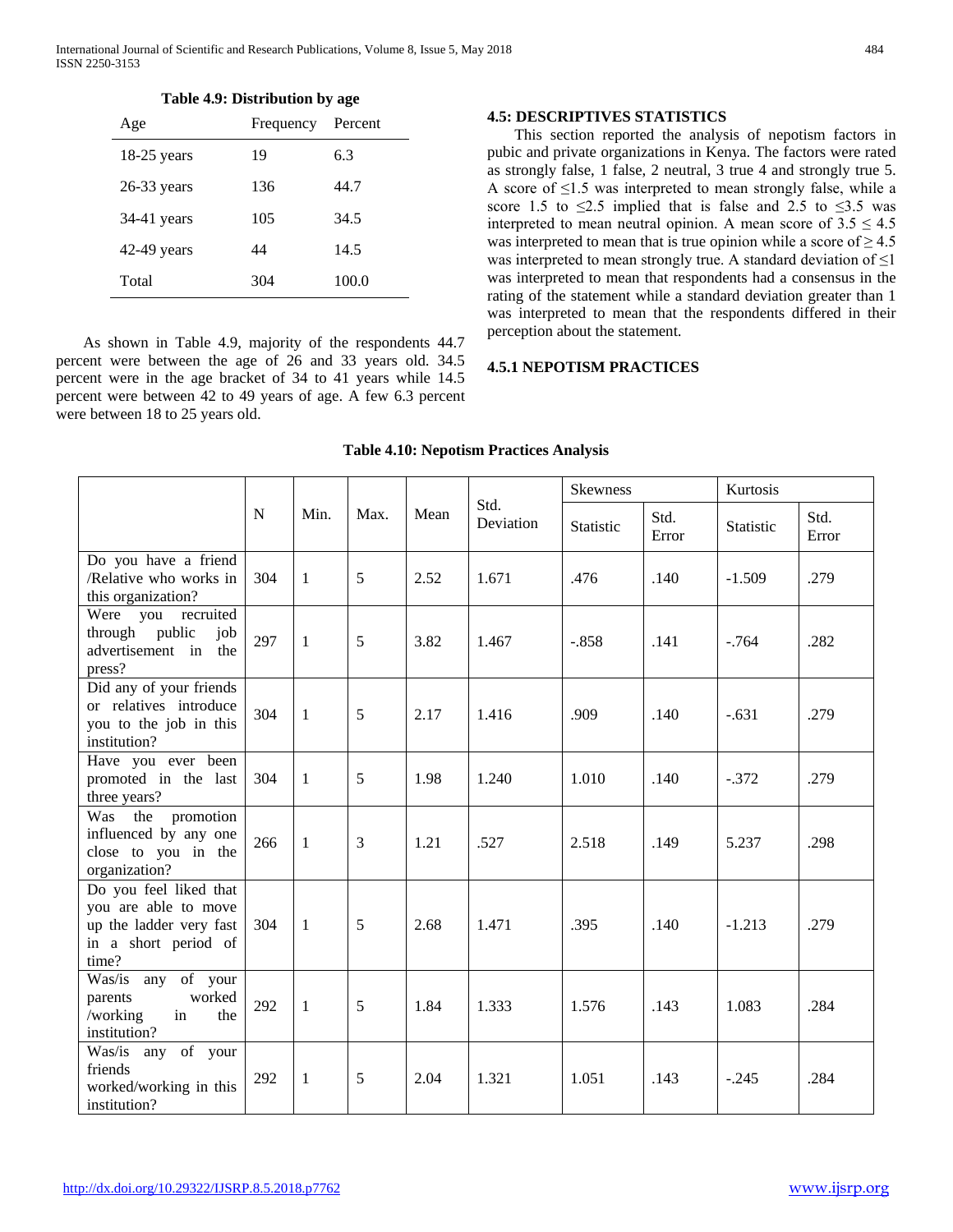|                                                                                                                                             |     |              |      |      |                   | <b>Skewness</b> |               | Kurtosis  |               |
|---------------------------------------------------------------------------------------------------------------------------------------------|-----|--------------|------|------|-------------------|-----------------|---------------|-----------|---------------|
|                                                                                                                                             | N   | Min.         | Max. | Mean | Std.<br>Deviation | Statistic       | Std.<br>Error | Statistic | Std.<br>Error |
| Was/is any of your<br>friends/relatives known<br>employee<br>any<br>to<br>worked /working in this<br>institution?                           | 292 | $\mathbf{1}$ | 5    | 1.95 | 1.232             | 1.237           | .143          | .519      | .284          |
| believe<br>Do<br>you<br>majority of employees<br>here come from one<br>region/tribe/race?                                                   | 304 | $\mathbf{1}$ | 5    | 2.40 | 1.003             | .717            | .140          | .152      | .279          |
| Do<br>you<br>agree<br>who<br>employees<br>get<br>promotion come from<br>the<br>majority<br>tribe/race/region?                               | 304 | $\mathbf{1}$ | 5    | 2.46 | 1.011             | .514            | .140          | $-.319$   | .279          |
| Is it true mother tongue<br>from<br>majority<br>tribe/race/region forms<br>third<br>language<br>of<br>communication in this<br>institution? | 304 | $\mathbf{1}$ | 5    | 2.55 | 1.223             | .410            | .140          | $-.858$   | .279          |
| Is it true majority of<br>leaders here come from<br>same tribe/race/region?                                                                 | 304 | 1            | 5    | 2.49 | 1.034             | .378            | .140          | $-.432$   | .279          |
| Do the majority of<br>supervisors also come<br>from<br>same<br>tribe/race/region of the<br>managers?                                        | 304 | 1            | 5    | 2.44 | 1.010             | .686            | .140          | $-164$    | .279          |
| Do the majority of shop<br>floor leaders also come<br>from<br>same<br>tribe/race/region<br>as<br>$supervisors$ / $managers?$                | 304 | $\mathbf{1}$ | 5    | 2.47 | 1.037             | .491            | .140          | $-.409$   | .279          |
| Is it true you can tell<br>that<br>one<br>tribe/race/region<br>is<br>dominating<br>the<br>employee population?                              | 304 | $\mathbf{1}$ | 5    | 3.00 | .993              | .339            | .140          | $-.466$   | .279          |
| Is it true you can claim<br>that there is a minority<br>/race/region<br>tribe<br>employee?                                                  | 304 | 1            | 5    | 3.60 | 1.176             | $-.535$         | .140          | $-.654$   | .279          |
| Is it true that<br>the<br>institution<br>does<br>not<br>have employees from<br>other<br>major<br>regions/race/tribe<br>in<br>Kenya?         | 292 | $\mathbf{1}$ | 5    | 2.68 | 1.114             | .301            | .143          | $-.351$   | .284          |
| Is it true some of your<br>peers earn far more<br>than yourself due to<br>patronage?                                                        | 296 | 1            | 5    | 2.88 | 1.280             | .171            | .142          | $-1.187$  | .282          |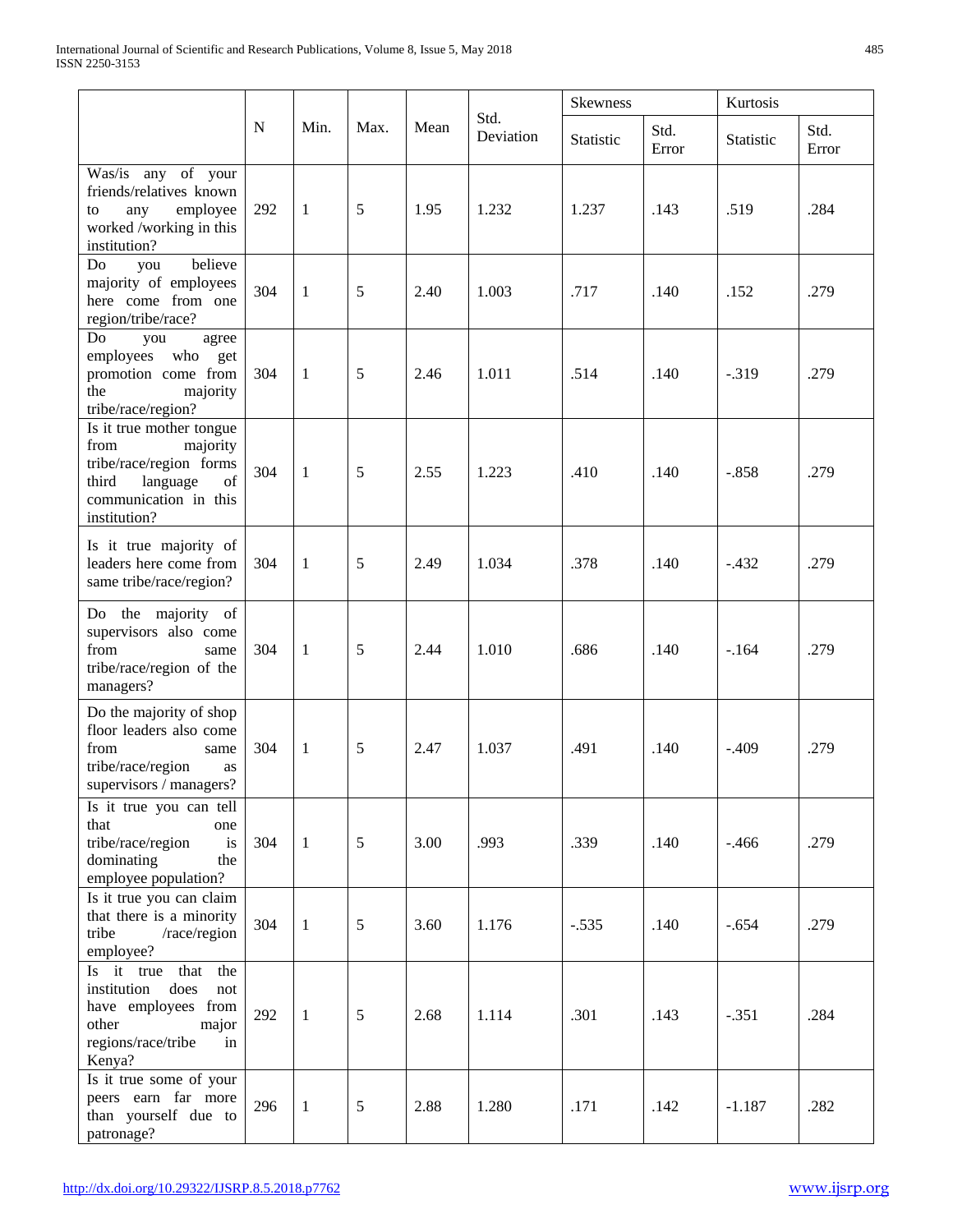|                                                                                                                                                          |      |              |                |                           |                           | <b>Skewness</b> |               | Kurtosis         |               |
|----------------------------------------------------------------------------------------------------------------------------------------------------------|------|--------------|----------------|---------------------------|---------------------------|-----------------|---------------|------------------|---------------|
|                                                                                                                                                          | N    | Min.         | Max.           | Mean                      | Std.<br>Deviation         | Statistic       | Std.<br>Error | <b>Statistic</b> | Std.<br>Error |
| Is it true that some<br>employees<br>pay<br>were<br>fixed from above?                                                                                    | 304  | $\mathbf{1}$ | 5              | 2.72                      | 1.234                     | .277            | .140          | $-1.000$         | .279          |
| Is it true that there is<br>generally disquiet that<br>some preferred staff<br>earn more than other<br>staff?                                            | 296  | $\mathbf{1}$ | 5              | 3.02                      | 1.325                     | $-.055$         | .142          | $-1.181$         | .282          |
| it<br>that<br>all<br>true<br>Is.<br>managers/supervisors/j<br>leaders<br>unior<br>have<br>superior qualifications<br>better than all other<br>employees? | 304  | $\mathbf{1}$ | $\overline{4}$ | 2.13                      | 1.053                     | .526            | .140          | $-0.936$         | .279          |
| it true<br>that<br>all<br>Is.<br>employees are recruited<br>based on certain set<br>high academic criteria?                                              | 304  | $\mathbf{1}$ | 5              | 2.97                      | 1.214                     | $-166$          | .140          | $-1.094$         | .279          |
| Is it true that most<br>preferred<br>employees<br>may have no high or<br>reasonable<br>academic<br>background?                                           | 304  | $\mathbf{1}$ | 5              | 2.47                      | 1.134                     | .458            | .140          | $-.759$          | .279          |
| Cronbach's Alpha                                                                                                                                         | .774 |              |                | <b>Standardized Items</b> | Cronbach's Alpha Based on | .788            | N of Items    |                  | 24            |

 The results in Table 4.10 reveal that Cronbach's alpha was 0.774 based on the 24 items of nepotism practices. That showed the study had high internal consistency and variable correlation significance. Cronchch's Alpha based on standardized items had a significance value score of 0.79 qualifying the variables for analysis. The individual item statistical analysis on having a relative who works in the same organization was Mean 2.52, SD 1.67. This implied that the respondents were neutral about nepotism practices in their organizations but had mixed perceptions. This result could have been caused by fear of reprisal as evidence can be revealed by SD <1 which means respondents had different perceptions on the items of analysis. Response on whether one was recruited through public job advertisement in the press had a Mean of 3.82 and SD 1.46 showing great significane. Response on whether there is general disquiet that some preferred staff earn more than other staff, had Mean 3.02 SD 1.32, meaning it was confirmation of the nepotisn statement. Response on whether one could claim that there is a minority tribe/race employees in the organization, had Mean 3.6 SD 1.7, meaning this nepotism statement was confirmed.

Response on whether one tribe/race/ dominates the employee population, had Mean 3.0 SD 0.99 meaning there was high consesus respondents perceive one tribe/race is dorminant at their work places. The analysis of the nepotism factors revealed that both private and public organizations have high nepotism challenges.

### **4.5.2: Performance Practices**

 This section reports the analysis of performance factors in pubic and private organizations in Kenya. The factors were rated as Strongly False, 1 False, 2 Neutral, 3 True 4 and Strongly True 5. A score of  $\leq$ 1.5 was interpreted to mean strongly false, while a score 1.5 to  $\leq$ 2.5 implied that is false and 2.5 to  $\leq$ 3.5 was interpreted to mean neutral opinion. A mean score of  $3.5 \le 4.5$ was interpreted to mean that is true opinion while a score of  $\geq 4.5$ was interpreted to mean strongly true. A standard deviation of  $\leq 1$ was interpreted to mean that respondents had a consensus in the rating of the statement while a standard deviation greater than 1 was interpreted to mean that the respondents differed in their perception about the statement.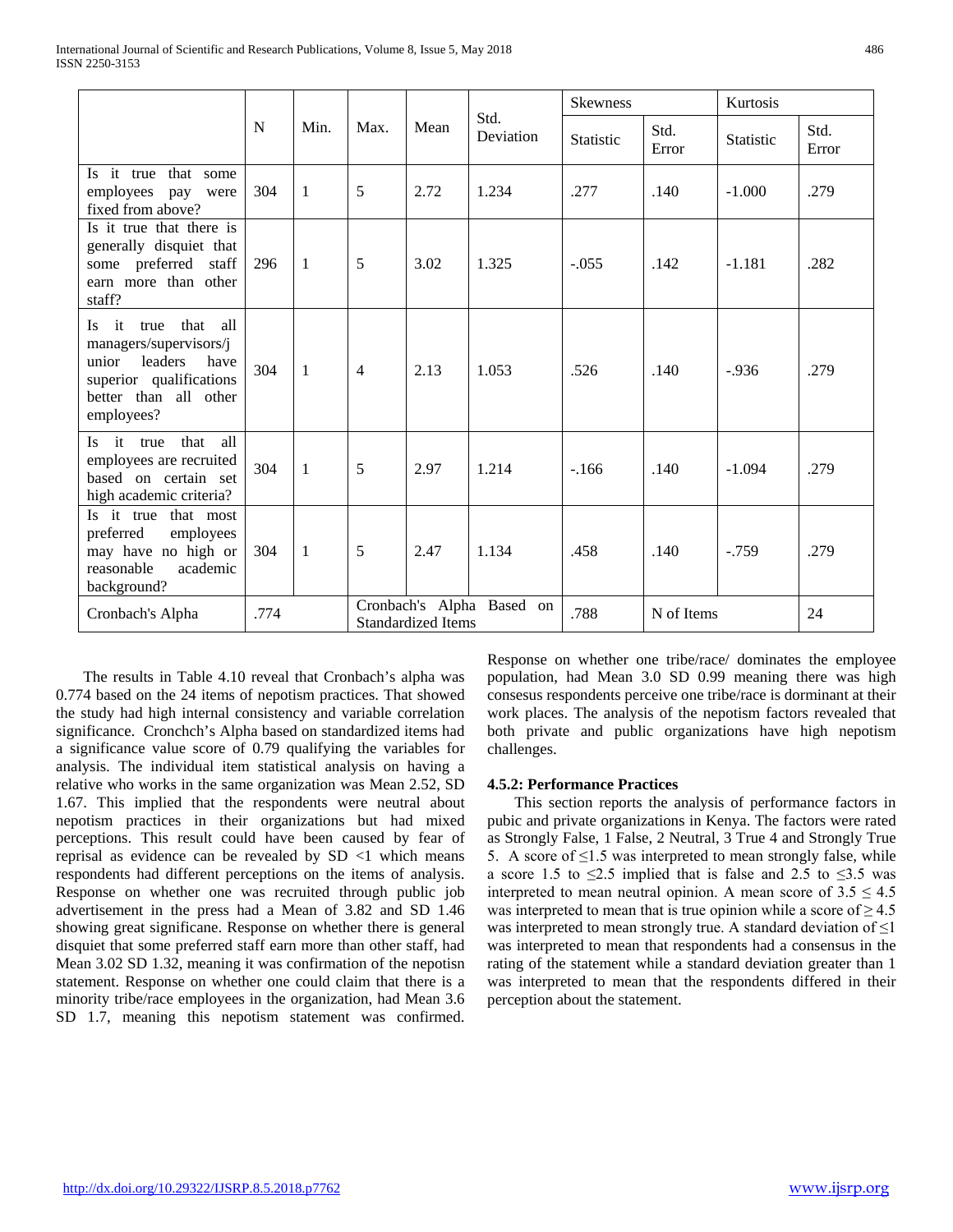### **Table 4.11 Performance factors**

|                                                                                                                                                                                                      |             |              |      |      |                   | Skewness  |               | Kurtosis  |               |
|------------------------------------------------------------------------------------------------------------------------------------------------------------------------------------------------------|-------------|--------------|------|------|-------------------|-----------|---------------|-----------|---------------|
|                                                                                                                                                                                                      | $\mathbf N$ | Min.         | Max. | Mean | Std.<br>Deviation | Statistic | Std.<br>Error | Statistic | Std.<br>Error |
| Is it true some staffs in<br>your organization are<br>pampered when it is<br>they<br>clear<br>don't<br>perform<br>well<br>while<br>others<br>are<br>being<br>punished<br>for<br>poor<br>performance? | 304         | 1            | 5    | 2.34 | 1.132             | .515      | .140          | $-.438$   | .279          |
| Is it true some staffs<br>that perform dismally<br>promoted<br>while<br>are<br>handworkers<br>are<br>ignored or dismissed?                                                                           | 304         | $\mathbf{1}$ | 5    | 2.41 | 1.134             | .673      | .140          | .015      | .279          |
| Is it true that some staff<br>enjoy protection from<br>elsewhere and others<br>are easily touchable?                                                                                                 | 296         | $\mathbf{1}$ | 5    | 2.84 | 1.264             | .180      | .142          | $-.925$   | .282          |
| Is it true that some staff<br>can be absent without<br>permission for days and<br>resume work normally<br>later while others may<br>punished<br>for<br>be<br>absence?                                | 304         | $\mathbf{1}$ | 5    | 2.26 | 1.153             | .668      | .140          | $-.375$   | .279          |
| Is it true that some<br>staffs can report to<br>work very late and one<br>asks while other will be<br>questioned?                                                                                    | 304         | $\mathbf{1}$ | 5    | 2.42 | 1.166             | .521      | .140          | $-.726$   | .279          |
| Is it true that some<br>staffs are perceived to<br>be earning for free and<br>no one bothers while<br>others do a lot of work<br>under threats?                                                      | 304         | 1            | 5    | 2.73 | 1.188             | .226      | .140          | $-.841$   | .279          |
| Is it true that you have<br>newly<br>trained<br>$\mathbf{a}$<br>recruited boss who is<br>far less qualified than<br>yourself?                                                                        | 304         | $\mathbf{1}$ | 5    | 2.32 | 1.249             | .691      | .140          | $-.593$   | .279          |
| Is it true that you work<br>with some staffs whose<br>skills<br>are<br>very<br>questionable but you<br>can't dare question?                                                                          | 304         | $\mathbf{1}$ | 5    | 2.27 | 1.050             | .700      | .140          | $-.087$   | .279          |
| Is it true that you work<br>with some staff who<br>were "just brought in"<br>nobody knows when or<br>how<br>they<br>were<br>recruited?                                                               | 304         | $\mathbf{1}$ | 5    | 2.66 | 1.333             | .512      | .140          | $-1.040$  | .279          |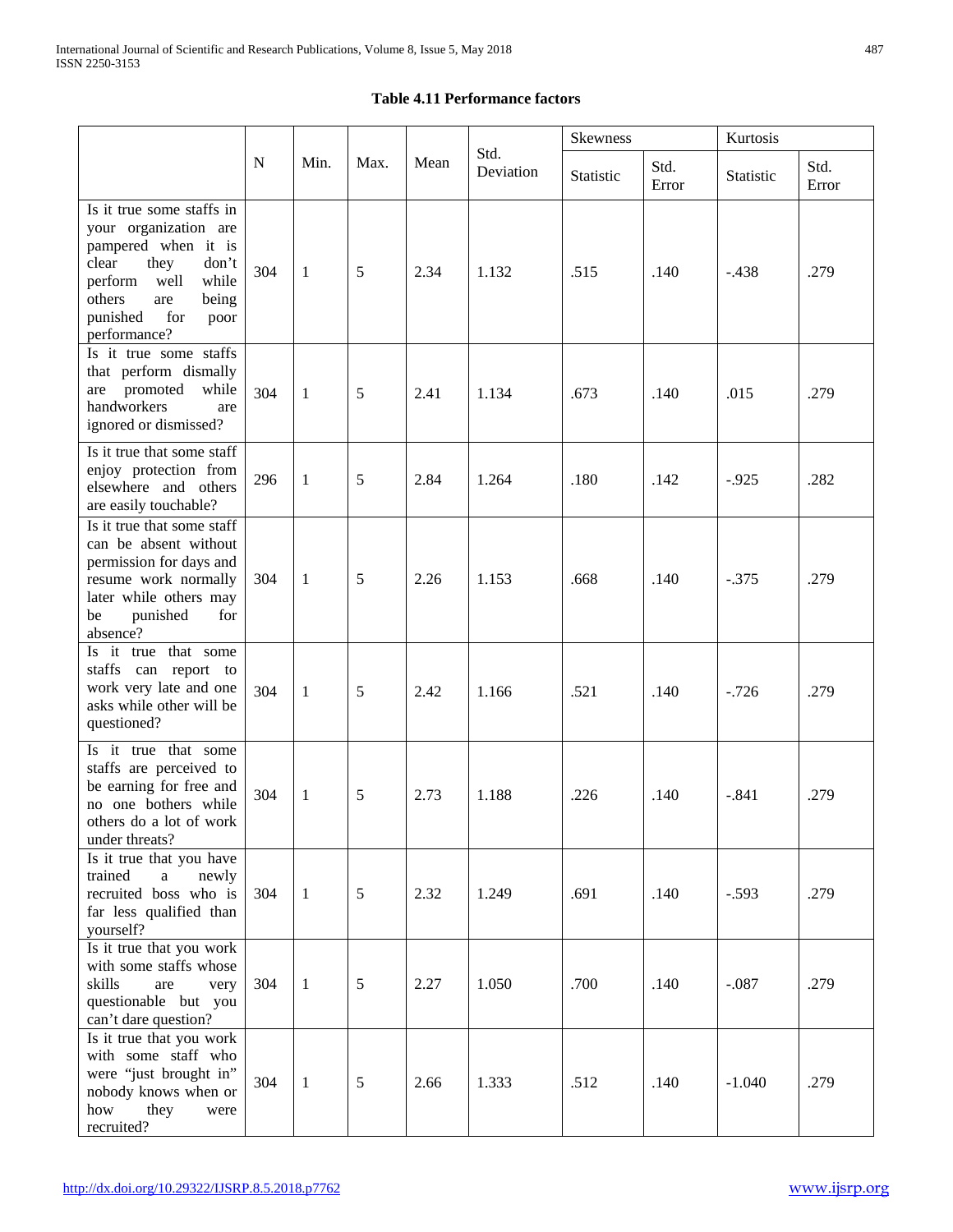|                  |      | Min.<br>N |      |                           |                           | <b>Skewness</b>  |               | Kurtosis         |               |
|------------------|------|-----------|------|---------------------------|---------------------------|------------------|---------------|------------------|---------------|
|                  |      |           | Max. | Mean                      | Std.<br>Deviation         | <b>Statistic</b> | Std.<br>Error | <b>Statistic</b> | Std.<br>Error |
| Cronbach's Alpha | .910 |           |      | <b>Standardized Items</b> | Cronbach's Alpha Based on | .913             | N of Items    |                  |               |

 The results in Table 4.11 showed a Cronbach's Alpha score of 0.91 and Cronbach's Alpha based on standardized items, a score of 0.913 meaning internal consistency items measurement indicate performance have significance correlation effects to nepotism. The statistics showed that the respondent were generally neutral on the performance factors asked. This can as well be attributed to the fear of reprisal as it can be clearly seen that all the SD were <1.0 meaning the respondents had different perceptions about performance statements. The analysis of the performance factors revealed that both private and public organizations have problems with performance related to nepotism.

### **Table 4.12: Overall Descriptives**

|                                                     |     |      |      |                           |      | <b>Skewness</b>  |               | Kurtosis         |               |
|-----------------------------------------------------|-----|------|------|---------------------------|------|------------------|---------------|------------------|---------------|
|                                                     | N   | Min. | Max. | Std.<br>Mean<br>Deviation |      | <b>Statistic</b> | Std.<br>Error | <b>Statistic</b> | Std.<br>Error |
| <b>Nepotism Practices and Performance Practices</b> |     |      |      |                           |      |                  |               |                  |               |
| Overall                                             | 304 | 1.23 | 4.13 | 2.50                      | 0.63 | .756             | .140          | 1.094            | .279          |

 The results in Table 4.12 showed an overall relationship between nepotism and performance. The overall mean score was 2.5. This means that the respondent were neutral on the indicator statements asked. The SD 0.63 showed the respondents had a strong consensus that nepotism does affect performance as the standard deviation is >1. The overall analysis of nepotism and performance factors revealed that both private and public organizations have problems with nepotism and performance that employees fear talking about.

### **Table 4.13: Correlation of Indicators**

|                         |                                   | Selection<br>Recruitment<br>and | and<br>Promotion<br>Growth | Friendship<br>Kinship | Organizational<br>Culture | Leadership<br>Positions | Formation<br>Employee | and<br>Reward a<br>Recognition | and<br>Development<br>Training | and<br>Performance<br>Discipline | Management<br>Time | Competency<br>Levels | Nepotism<br>Practices | Performance<br>Practices |
|-------------------------|-----------------------------------|---------------------------------|----------------------------|-----------------------|---------------------------|-------------------------|-----------------------|--------------------------------|--------------------------------|----------------------------------|--------------------|----------------------|-----------------------|--------------------------|
| Recruitment<br>and      | $\bf r$<br>p                      |                                 |                            |                       |                           |                         |                       |                                |                                |                                  |                    |                      |                       |                          |
| Selection               | N                                 | 304                             |                            |                       |                           |                         |                       |                                |                                |                                  |                    |                      |                       |                          |
| Promotion<br>and Growth | $\mathbf{r}$<br>$\mathbf{p}$<br>N | .014<br>.812<br>304             | 1<br>304                   |                       |                           |                         |                       |                                |                                |                                  |                    |                      |                       |                          |
|                         | $\mathbf r$                       | .217                            | $.579***$                  | 1                     |                           |                         |                       |                                |                                |                                  |                    |                      |                       |                          |
| Kinship<br>Friendship   | $\mathbf{p}$<br>N                 | .000<br>292                     | .000<br>292                | 292                   |                           |                         |                       |                                |                                |                                  |                    |                      |                       |                          |
| Organizatio             | $\mathbf{r}$                      | $.113*$                         | $.194***$                  | .314<br>$**$          |                           |                         |                       |                                |                                |                                  |                    |                      |                       |                          |
| nal Culture             | p                                 | .049                            | .001                       | .000                  |                           |                         |                       |                                |                                |                                  |                    |                      |                       |                          |
|                         | N                                 | 304                             | 304                        | 292                   | 304                       |                         |                       |                                |                                |                                  |                    |                      |                       |                          |
| Leadership              | $\mathbf{r}$                      | $.237***$                       | .071                       | .521<br>**            | .487**                    | 1                       |                       |                                |                                |                                  |                    |                      |                       |                          |
| Positions               | p<br>N                            | .000<br>304                     | .215<br>304                | .000<br>292           | .000<br>304               | 304                     |                       |                                |                                |                                  |                    |                      |                       |                          |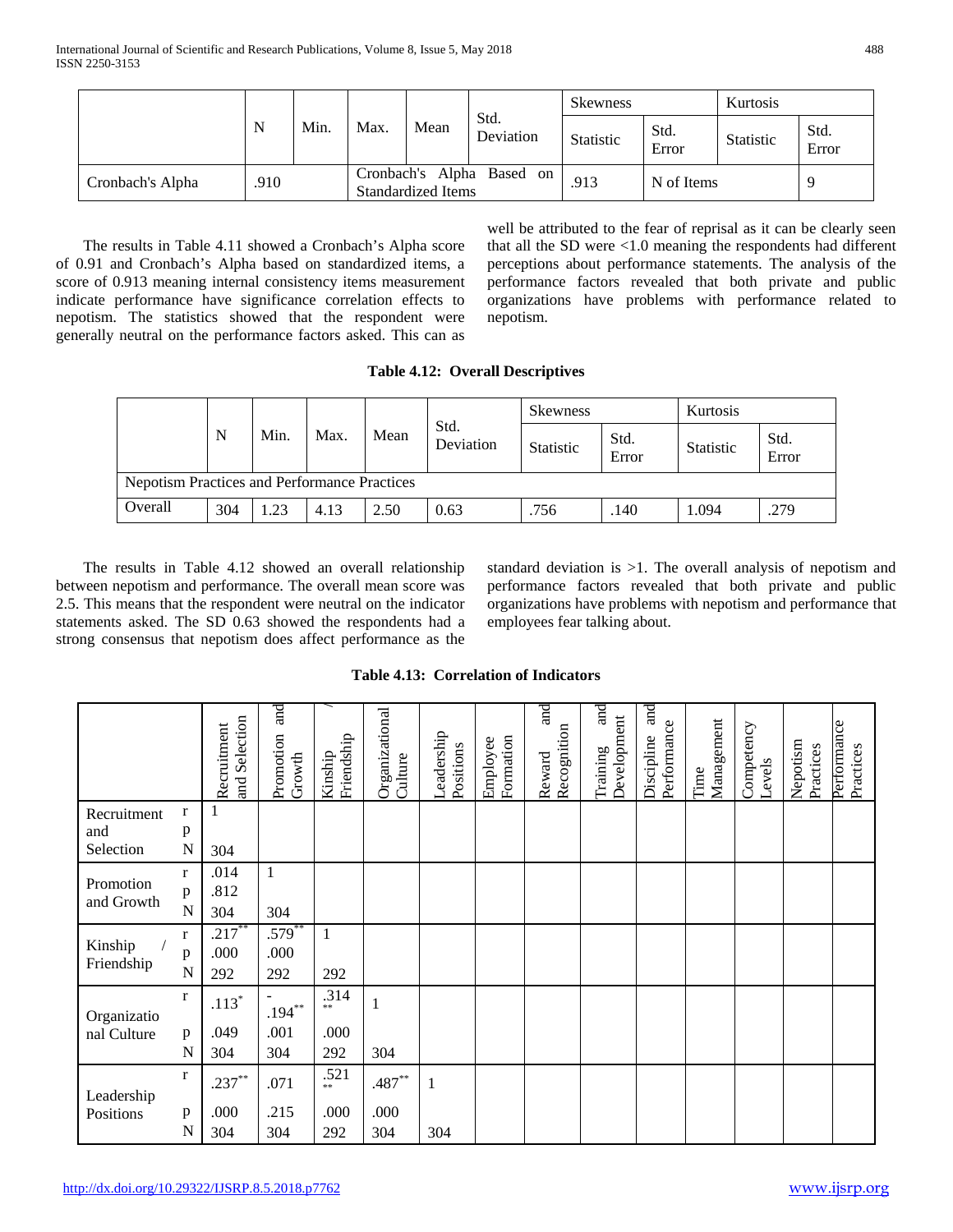| Employee          | $\bf r$        | $.250***$ | $.209***$ | .156<br>de de | $-.014$   | $.259***$ | 1                                |              |                      |              |            |              |              |       |
|-------------------|----------------|-----------|-----------|---------------|-----------|-----------|----------------------------------|--------------|----------------------|--------------|------------|--------------|--------------|-------|
| Formation         | p              | .000      | .000      | .008          | .803      | .000      |                                  |              |                      |              |            |              |              |       |
|                   | $\overline{N}$ | 304       | 304       | 292           | 304       | 304       | 304                              |              |                      |              |            |              |              |       |
|                   | $\mathbf{r}$   |           |           | .153          |           |           |                                  |              |                      |              |            |              |              |       |
| Reward and        |                | $-.043$   | $.274***$ | $**$          | $.433***$ | $.410**$  | .323                             | $\mathbf{1}$ |                      |              |            |              |              |       |
| Recognition       | p              | .459      | .000      | .009          | .000      | .000      | .000                             |              |                      |              |            |              |              |       |
|                   | N              | 304       | 304       | 292           | 304       | 304       | 304                              | 304          |                      |              |            |              |              |       |
| Training<br>and   | $\mathbf{r}$   | $.218***$ | $.131*$   | .129          | $.259***$ | $-.052$   | .263<br>$**$                     | .000         | $\mathbf{1}$         |              |            |              |              |       |
| Developmen        | $\mathbf{p}$   | .000      | .022      | .028          | .000      | .368      | .000                             | .996         |                      |              |            |              |              |       |
| t                 | $\mathbf N$    | 304       | 304       | 292           | 304       | 304       | 304                              | 304          | 304                  |              |            |              |              |       |
| Discipline<br>and | $\mathbf{r}$   | .039      | $.198***$ | .491          | $.421***$ | $.496***$ | .146                             | $.560**$     | .064                 | 1            |            |              |              |       |
| Performance       | p              | .499      | .001      | .000          | .000      | .000      | .011                             | .000         | .265                 |              |            |              |              |       |
|                   | $\overline{N}$ | 304       | 304       | 292           | 304       | 304       | 304                              | 304          | 304                  | 304          |            |              |              |       |
| Time              | $\bf r$        | $.118*$   | $.208***$ | .451<br>de de | $.437***$ | $.469***$ | $\overline{\phantom{a}}$<br>.007 | $.369***$    | .062                 | .821         | 1          |              |              |       |
| Managemen         | p              | .040      | .000      | .000          | .000      | .000      | .910                             | .000         | .283                 | .000         |            |              |              |       |
| t                 | $\mathbf N$    | 304       | 304       | 292           | 304       | 304       | 304                              | 304          | 304                  | 304          | 304        |              |              |       |
| Competency        | $\mathbf{r}$   | $.375***$ | $.127*$   | .549<br>**    | $.357***$ | $.614***$ | .161<br>**                       | $.360**$     | $-.131$ <sup>*</sup> | .633<br>**   | .703<br>** | $\mathbf{1}$ |              |       |
| Levels            | $\mathbf{p}$   | .000      | .027      | .000          | .000      | .000      | .005                             | .000         | .022                 | .000         | .000       |              |              |       |
|                   | N              | 304       | 304       | 292           | 304       | 304       | 304                              | 304          | 304                  | 304          | 304        | 304          |              |       |
| Nepotism          | $\mathbf{r}$   | $.395***$ | $.345***$ | .771<br>**    | $.605***$ | $.763***$ | .394<br>$***$                    | $.414***$    | $.300**$             | .568<br>$**$ | .542<br>** | .642<br>$**$ | $\mathbf{1}$ |       |
| Practices         | $\mathbf{p}$   | .000      | .000      | .000          | .000      | .000      | .000                             | .000         | .000                 | .000         | .000       | .000         |              |       |
|                   | N              | 304       | 304       | 292           | 304       | 304       | 304                              | 304          | 304                  | 304          | 304        | 304          | 304          |       |
| Performance       | $\mathbf{r}$   | $.188***$ | $.199***$ | .546<br>**    | $.450**$  | $.579***$ | .003                             | $.478***$    | .003                 | .913         | .938<br>** | .853         | .644<br>$**$ | $\,1$ |
| Practices         | $\, {\bf p}$   | .001      | .000      | .000          | .000      | .000      | .963                             | .000         | .954                 | .000         | .000       | .000         | .000         |       |
|                   | N              | 304       | 304       | 292           | 304       | 304       | 304                              | 304          | 304                  | 304          | 304        | 304          | 304          | 304   |

\*\*. Correlation is significant at the 0.01 level (2-tailed).

\*. Correlation is significant at the 0.05 level (2-tailed).

 The analysis on table 4.03 above showed the relationship between Nepotism and Performance factors. The statistics showed that there was a significant positive relationship between kinship and promotion indicators ( $r = .579$ ,  $p < .01$ ). Leadership position and kinship had significant positive relationships  $(r =$ .521,  $p < 0.01$ ), discipline and reward (r = .560, p < 0.01), time management and discipline had a significant of  $(r = .821, p$ <0.01). Also, competency was significantly and positively associated with kinship ( $r = .549$ ,  $p < 0.01$ ), competency with leadership position  $(r = .614, p < 0.01)$ , competency with discipline  $(r = .633, p<0.01)$  and competency with time management ( $r = 0.703$ ,  $p < 0.01$ ), There was a significant positive relationship between kinship and recruitment indicators  $(r = .217, p < .01)$ . Employee formation and recruitment  $(r = .250,$   $p$ < 0.01), Competency Levels with recruitment ( $r = .375$ ,  $p$  < 0.01).

 The analysis also revealed that nepotism significantly influence performance (*p*-value 0.01) in all indicators. Reward and recognition (*p*-value 0.01) and training and development (*p*value 0.01). This therefore is to say that there is high nepotism in both public and private organizations and such affects performance. The low *p-*values (0.01) in Table 4.13 indicates that we reject the null hypothesis (Ho) that is nepotism has no significant effect on job performance in the private and public organizations in Kenya and move to confirm that the alternative is true, nepotism actually has significant effect on job performance of staffs in both public and private sectors.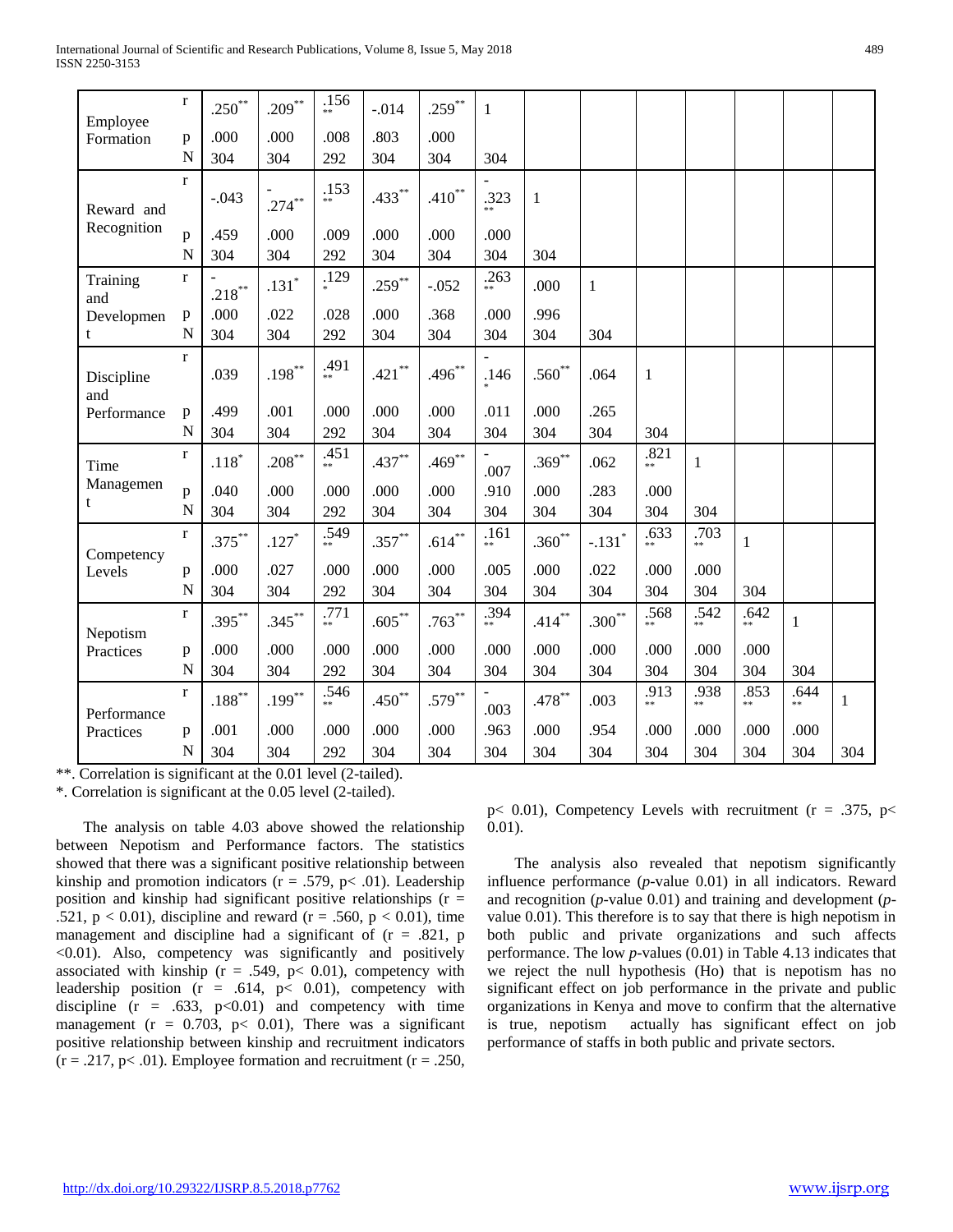| Variables             |       | SE   | Std. |        |      | v    | $R^2$ | $\Delta \mathrm{R}^2$ |         |      |
|-----------------------|-------|------|------|--------|------|------|-------|-----------------------|---------|------|
| Constant              | 1.709 | .060 |      | 28.579 | .000 | .644 | .415  | .413                  | 214.131 |      |
| Performance practices | .332  | .023 | .644 | 4.633  | .000 |      |       |                       |         | .000 |

**Table 4.14: Relationship between nepotism practices and performance practices**

Dependent Variable: Nepotism Practices Predictors: a constant), constant), Performance Practices Practices Practices Practices Practices Practices Pro

 The regression line statics on table 4.14 showed about 42 percent of the dependent variable can be explained by the indpendent variable. Looking at the ANOVA statistics, the F statitics is high 214.131 and significance  $p$ - value  $< 0.01$ . this means that the relationship between the variables is strong and both variables increase propotionately. The results presented in table 4.14 show that the influence of nepotism on performance was significant (F = 214.131,  $p$  < 0.05). Meaning about 42 percent of the variation in performance was explained by variations in nepotism practices (R square  $=$  415, p < 0.05). In addition the coefficient was also statistically significant ( $\beta$ = 0.644, t= 14.63,  $p < 0.05$ ). The overall conclusion is that based on the regression results in table 4.14 nepotism practices have

positive effect job performance The hypothesis in this study sought to establish whether nepotism does not affect job performance in the private and public organizations in Kenya. The Baron and Kenny (1986) approach in testing for mediation was adopted for the purposes of this study and guided by the equation: Regress the dependent variable on the independent variable to confirm that the independent variable is a significant predictor of the dependent variable.

Independent variable  $\rightarrow$  dependent variable, which is shown on straight line below;

Straight line:  $Y = \sqrt{V \cdot Y / X}$ **Xi** + ...

Where  $Y = \text{Nepotism}$  - Independent varaible

**X** = Performance - Dependent variable

 $\Box$  Coefficient of variation

### **4.6 Discussions of the Study Findings**

 This section discusses the results in line with the objectives and the hypotheses of the study. A conceptual framework was derived from the existing literature on the variables in the study including empirical literature on relationship between the variables. The conceptual model outlined the relationship between nepotism practices and job performance. Overall results of this study indicate that nepotism practices explained Rsquared  $0.456$ ,  $P < 0.05$ , that is 46 percent of the variance in job performance as shown in Table 4.15 below meaning as nepotism increases performance decreases.

**Table 4.15: Relationship between overall Nepotism Practices and Performance Practices**

| Variables                  |         | <b>SE</b> | $Std. \beta$ |         |      | R    | $R^{\circ}$ | $\Delta R^2$ | $\mathbf F$ |      |
|----------------------------|---------|-----------|--------------|---------|------|------|-------------|--------------|-------------|------|
| Constant                   | . 649   | .059      |              | 27.805  | .000 |      |             |              |             |      |
| Discipline and Performance | .133    | .034      | .293         | 3.893   | .000 | .675 | .456        |              | 83.698      | .000 |
| Time Management            | $-.016$ | .036      | $-.037$      | $-.451$ | .652 |      |             | .45          |             |      |
| Competency Levels          | .242    | .03       | 482          | 7.971   | .000 |      |             |              |             |      |

Dependent Variable: Nepotism Practices

Predictors: (Constant), Competency Levels, Discipline and Performance, Time Management

 The objective of this study was to investigate the effects of nepotism practices on job performance in the private and public sectors in Kenya. The study hypothesized that nepotism has no effect on job performance of staff in both public and private organizations in Kenya. The study disapproved this and confirmed the alternative that actually there is a significant relationship between nepotism and job performance in both institutions in Kenya. This means that indeed nepotism contributes to poor job performance. Specifically the study revealed that of the total working population in both sectors 46 percent (almost half) are employed out of relatedness and contribute to 46 percent of poor performance in both sectors because they are inversely related. This supports the study by Ercenap, (2006), who revealed that organizations with intense preferential treatment, kinship, fellow tribesmanship or friendship or other forms of relationship replace the principles of merit, such as knowledge, skills, ability, competence, success or

level of education, in the recruitment or promotion of employees hence performance becomes sluggish.

 On the assessment of the nature of tribalism in organizations, the respondents were of the opinion that there is high tribalism in both private and public institutions in Kenya. The respondents significantly agreed that certain tribes dominate work places than the rest, Mean of 3.60 and the indication was that employees in these organizations were employed based on nepotism. These results are in line with existing literature done by O'Brien (1993) which conducted by the society for Human Resource Management and found that 88 percent of the 432 responding companies employ workers that were related in some way. They also found that 83 percent of employees are married bringing a whole tribe into an organization. The results also showed that there is a statistically significant relationship between nepotism and job performance. This confirms Bennedsen et al, (2007) study that found that nepotism is inversely related to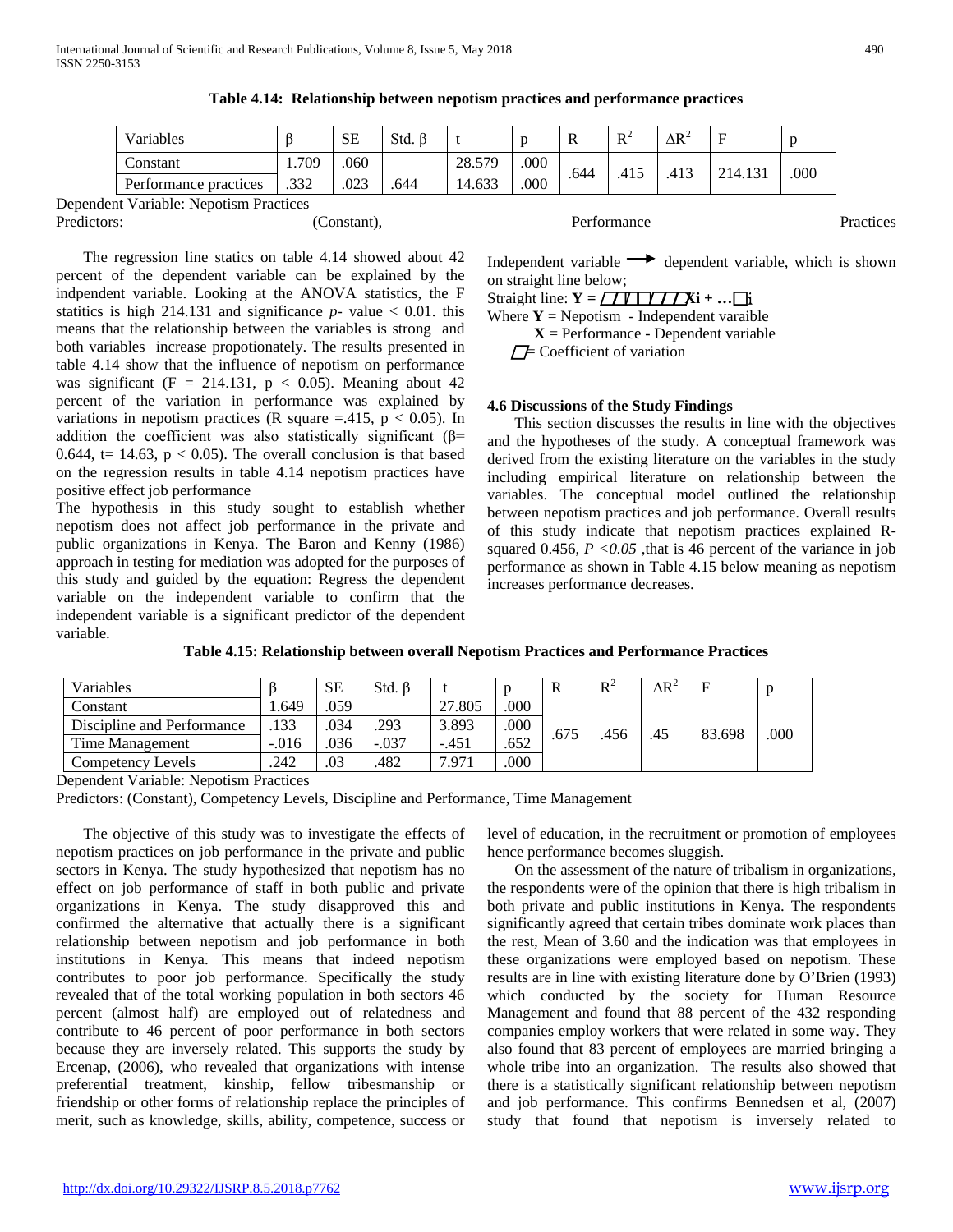performance and that nepotism is a non-strategic decision that affects performance for all organizations.

 In conclusion, based on the results of the analysis of this survey, we can confidently confirm that the relationship between nepotism practices and job performance is significant. All the parameters in the analysis measuring nepotism practices indicated a strong relationship with job performance  $(P < 0.05)$ . Meaning, when employee nepotism is present job performance is low. The results of this research have been proven by Ozler and Buyukarslan (2011) who found that Nepotism and Cronyism are practiced from the upper management of the organizations and that nepotism does not only affects the performance of the employees but also it affects the performance of the organizations as a whole because employees are the most important source of performance for the organizations to generate profits. The relationship between nepotism and its effects in Human Resource practices has been demonstrated by many other studies. Fershtman et al (2005) studied nepotism and job discrimination and found that nepotism led to job dissatisfaction and related conflicts. Ercenap (2006) studied Favoritism, nepotism and cronyism as predictors of job satisfaction and found that favoritism, nepotism and cronyism are negatively connected with job satisfaction in cyprus. Büte (2009) on his study on the effects of nepotism and favoritism on employee behaviors and human resources practices: a research on Turkish public banks found that nepotism had significant negative effects on the intention to quit, job satisfaction, organizational commitment and weaker human resource management practices.

### V. SUMMARY, CONCLUSION, RECOMMENDATIONS AND IMPLICATIONS

### **5.1 Introduction**

 The objective of this study was to investigate the effects of nepotism and job performance in the private and public sectors in Kenya. This chapter therefore provides a summary of the major findings of the study, discussion on theory and practice, implications, recommendations, conclusions and the limitations of the study and outlines proposed areas of future research.

### **5.2 Summary of Findings**

 The hypothesis that nepotism has no significant effect on job performance in the private and public organizations in Kenya, explored the relationship between nepotism and job performance in Kenya. Results of multiple linear regression showed that there was a high significant relationship ( $F = 83.6$ ,  $p < 0.05$ ) between nepotism and job performance in both public and private sectors. It can then be concluded that the null hypothesis was rejected but we failed to reject the alternative hypothesis that nepotism has significant relationship with individual employee job performance.

 Correlation statistical analysis of the variables showed a very strong relationship between nepotism and employee job performance ( $r = .644$ ,  $p < 0.05$ ). In addition, the study revealed that nepotism is rampant in both public and private institutions (r  $=$ .771, p<0.05) that is recruitment is largely based on kinship/ friendship. The study found that 77 percent of the staff currently on employment are as a result of relatedness to senior leaders or managers ( $r = .763$ ,  $P < 0.5$ ) within or outside the institutions or have kinship or friendship networks across organizations. The study further revealed that competence is not a key consideration in nepotism. Meaning in Kenya recruiters tend ignore competence, read as qualifications when employing relatives or friends ( $r = .642$ , P<0.05). This then may largely be the reason and evidence for poor job performance. This study also revealed that most organizations whether public or private have a whole cultural inclination of tribe either by show of mother tongue or regional inclination ( $r = .605$ ,  $p < 0.05$ ). This confirms our new found concept that labour in Kenya tribal based (Tribal Labour Theory, TLT) composed of couples, kinships and friends confirming Levine et al (2007) study on the brother in law effect in organizations.

**Table 5.1: Summary of Research Objectives, Hypotheses and Test Results**

| <b>Research Objectives</b>                                                                                        | Hypothesis                                                                                                                  | Hypothesis<br>test results |
|-------------------------------------------------------------------------------------------------------------------|-----------------------------------------------------------------------------------------------------------------------------|----------------------------|
| To investigate the<br>effects of nepotism on<br>job performance in the<br>private and public<br>sectors in Kenya. | Nepotism has<br>no<br>significant effect on<br>job performance in the<br>private and public<br>organizations<br>in<br>Kenya | Ho<br><b>REJECTED</b>      |

### **5.3 Conclusions**

 Cronbach's alpha reliability test was used to measure reliability of instruments used in this study. The results had a high reliability on nepotism practices 24 items with a reliability coefficient of 89.7 percent and performance practices 9 items with 90 percent reliability coefficient. The study covered almost every area of employment in both public and private sectors ranging from drivers to top managers across all professions in Kenya, meaning the study was well represented and in the ratio of gender 1:1. Majority of the respondents were permanent staff 90 percent. The findings revealed significant inverse relationship between nepotism and job performance. The influence of kinship/friendship or tribal culture was found to be statistically significant in making decision to recruit an employee and that was found to reduce employee performance. The findings also revealed that employee's competence or qualification did not matter when nepotism is practiced and that poor performance is not punished where nepotism was applied. In addition this study found that four dimensions of nepotism exist in Kenyan organizations, thus Tribal nepotism (nepotism based on ones tribe), Kinship nepotism (nepotism based on ones blood relationships), Bribery nepotism (nepotism based on payback ability) and Political nepotism (nepotism based on ones political affiliation). The study further concluded that labour in Kenya is significantly based on tribal nepotism linkage.

### **5.4 Implications of the Research Findings**

 The results of this study added to existing knowledge in the area of Ethical Human Resource practices in both public and private organizations in Kenya. The major contribution is the perspective of the negative effects of nepotism in institutions in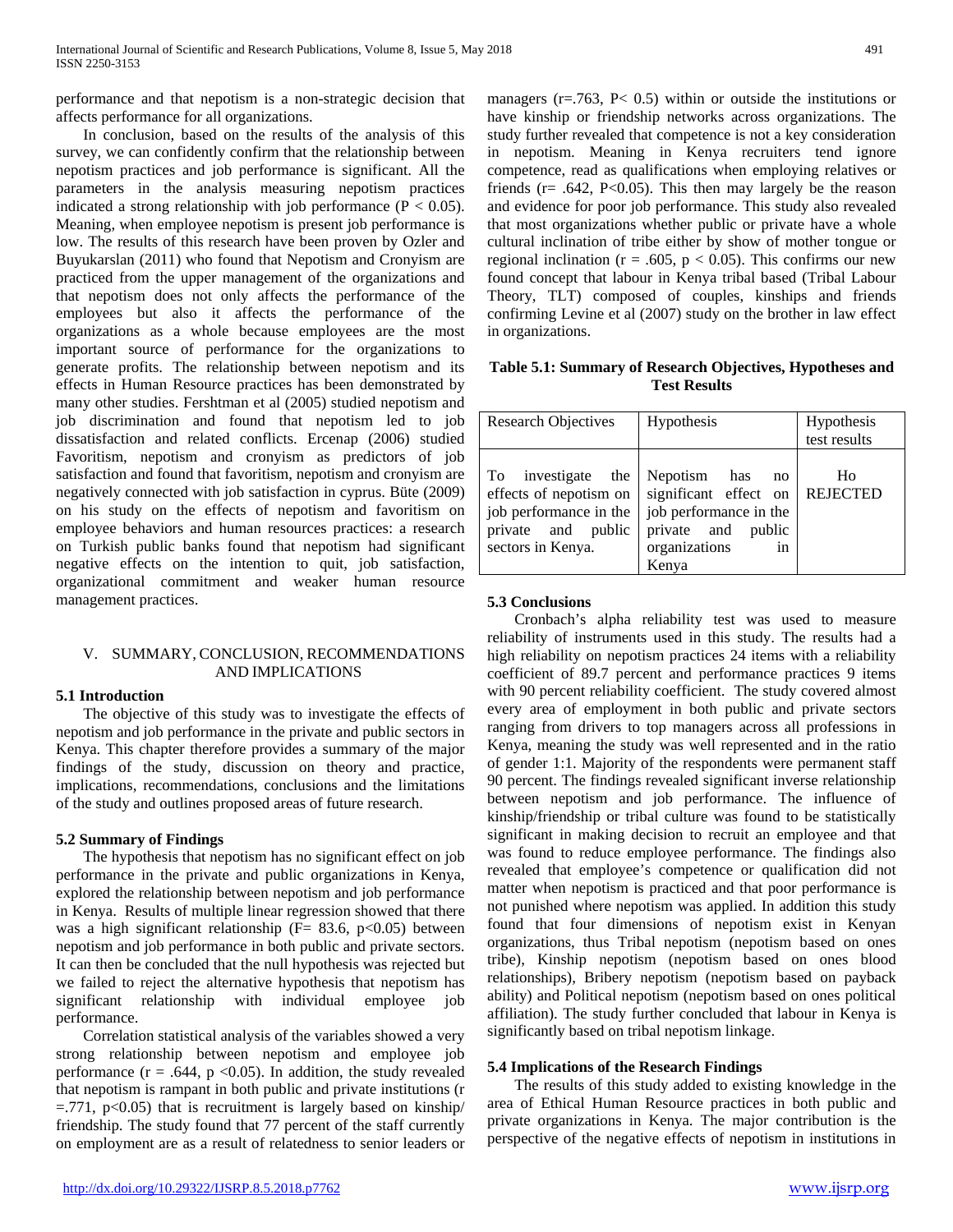Kenya. It revealed that nepotism affects employee job performance negatively. Therefore, leaders of institutions should set strategies or structures that are objective in manner of recruitment to avoid nepotism that affects performance at all costs. It further revealed that labour in Kenya is tribal based kind of nepotism, implying that stringent measures should be put in place to deal with nepotism in organizations. In addition the management should consider developing policies and guidelines against nepotism. The study results therefore present theoretical and policy implications in organizations in Kenya.

 The labour ministry in Kenya is charged with the responsibility of overseeing fairness and equity in labour matters. It should be in the interest of the labour ministry to draft a law against nepotism and set penalties for leaders practicing nepotism in Kenya. The performance of employees in Kenya is important because this has a direct influence on the gross domestic product and economic growth in Kenya in terms of quality of products/services offered to the citizens and other stake holders. The Policy makers in the labour industry can then use the results of this study to address issues of nepotism in organizations in Kenya in order to improve on job performance, guide on recruitment of staff objectively based on qualifications and skills necessary for job performance. The policy on recruitment in public and private organizations should address the issue of tribe, kinship, friendship, favouritism and bribery as bases of nepotism.

 The findings of this study will help human resource managers of public and private organizations to understand the effects of nepotism on performance and create strategies to deal with nepotism in their organizations. It is clear that managers in organizations in Kenya need to focus on aspects of nepotism to create fairness and equal opportunity for employment for all qualified candidates when recruiting, rewarding and recognition, in promotion or training and punishment for poor job performance. Human Resource managers may also need to focus on recruitment techniques which may help them identify certain personality characteristics which have been linked to job satisfaction and performance.

### **5.5 Recommendations**

 The study recommends that to deal with nepotism a law should be enacted or added to the labour statutes that specify issues that qualify nepotism and thereto penalties for offenders besides just making nepotism a moral or ethical issue in Kenya. Organizations should carry out an independent audit of existing staff to deal with the intensity and depth of nepotism in individual institutions in Kenya and look into mitigation factors based on law and ethics. Change of attitude, stereotyping and leadership influence as exposed in the findings portrays organizations in Kenya as nepotistic, bringing entire tribe into one organization.

### **5.6 Limitations of the Study.**

 This study provided clear insight into the nature of nepotism and its effects on job performance but it has some limitations. Nepotism was only correlated to job performance without consideration to other intervening and moderating variables which could be related and relevant in this study. Again the study used respondents as subjects of measure in data collection by asking the incumbents to rate themselves on nepotism and job

performance. The results presented therefore are in the view of the incumbency and may have been distorted as some of the respondents may be beneficiaries of nepotism.

 The study did not attain 100 percent response rate because some of the respondents were unwilling to disclose information about their organization's behaviour for fear of reprisal or considered the information as highly confidential. Such pushed more respondents to be neutral with their responses. As much as the study included both public and private organizations, the NGOs were left out. This means that the results may not be generalized for all organizations in Kenya given that the sample selection may have also limited the generalization of results to the overall population.

 Lastly, the study was based on cross-sectional research design where the respondents were interviewed only once to get their perspectives of the variables in the study. Obviously crosssectional data enable generalization of the findings while offering cost and control advantages, but it disallows close investigation of several aspects of the relationships in this study. Perhaps a time-series database and testing of the nepotism and employee job performance relationship in a longitudinal framework would have provided more insight into probable effects.

### **5.6 Suggestions for Further Research**

 The findings add to the body of existing empirical evidence that nepotism practices negatively impacts of employee job performance. Though this study was not measuring the extent of nepotism in Kenya parse, it came out that nepotism is rampant. The inclusion of the extent of nepotism, nepotism based recruitment and such like not covered in this study could bring more insights into the nature and extent nepotism. Future research could also consider a similar research in the NGOs or the armed forces in Kenya hence add to the knowledge of nepotism and job performance or nepotism and labour turn over in Kenya.

### **REFERENCES**

- [1] Abdalla H.,F., Maghrabi S. A., and Al-Dabbagh H. T., (1994). "Research Note: Assessing the Effects of Nepotism on Human Resource Managers." International Journal of Manpower 15(1).
- [2] Abdalla, F.H., Maghrabi, S. and Raggad, G.B. (1998), Assessing the effect of nepotism on human resource managers toward nepotism a cross cultural study'', International Journal of Manpower, Vol. 19 No. 8, pp. 554-70.
- [3] Adam Bellow (2004). [In Praise of Nepotism.](https://books.google.com/books?id=z8wSCZG9O6AC) Knopf Doubleday Publishing Group. **ISBN 978-1-** 4000- [7902-5.](https://en.wikipedia.org/wiki/Special:BookSources/978-1-4000-7902-5) Retrieved 20 June 2013.
- [4] Adams, J. S. (1965). Inequity in social exchange. In L. Berkowitz (Ed.), *Advances in experimental and social psychology* (pp. 276- 299). New York, NY: Academic Press.
- [5] Alesina, A. and Giuliano, P., 2007. The Power of the Family. *NBER Working Paper No.*
- [6] Allen, N.J., & Meyer, J.P. (1990). The measurement and antecedents of affective, continuance and normative commitment to the organization. Journal of Occupational & Organizational Psychology, 63, 18-38.
- [7] Allesina, S , 2011 Measuring Nepotism through Shared Last Names TheCase of Italian Academia*PLoSONE*, 6(8), pp 1-6.
- [8] Anura Gurugé (2010). [The Next Pope.](https://books.google.com/books?id=B5JVthemvvwC&pg=PA115) Anura Guruge. p. 115.<br> **ISBN 978-0-615-35372-2**. Retrieved, 20 June 2013.  $ISBN 978-0-615-35372-2.$  $ISBN 978-0-615-35372-2.$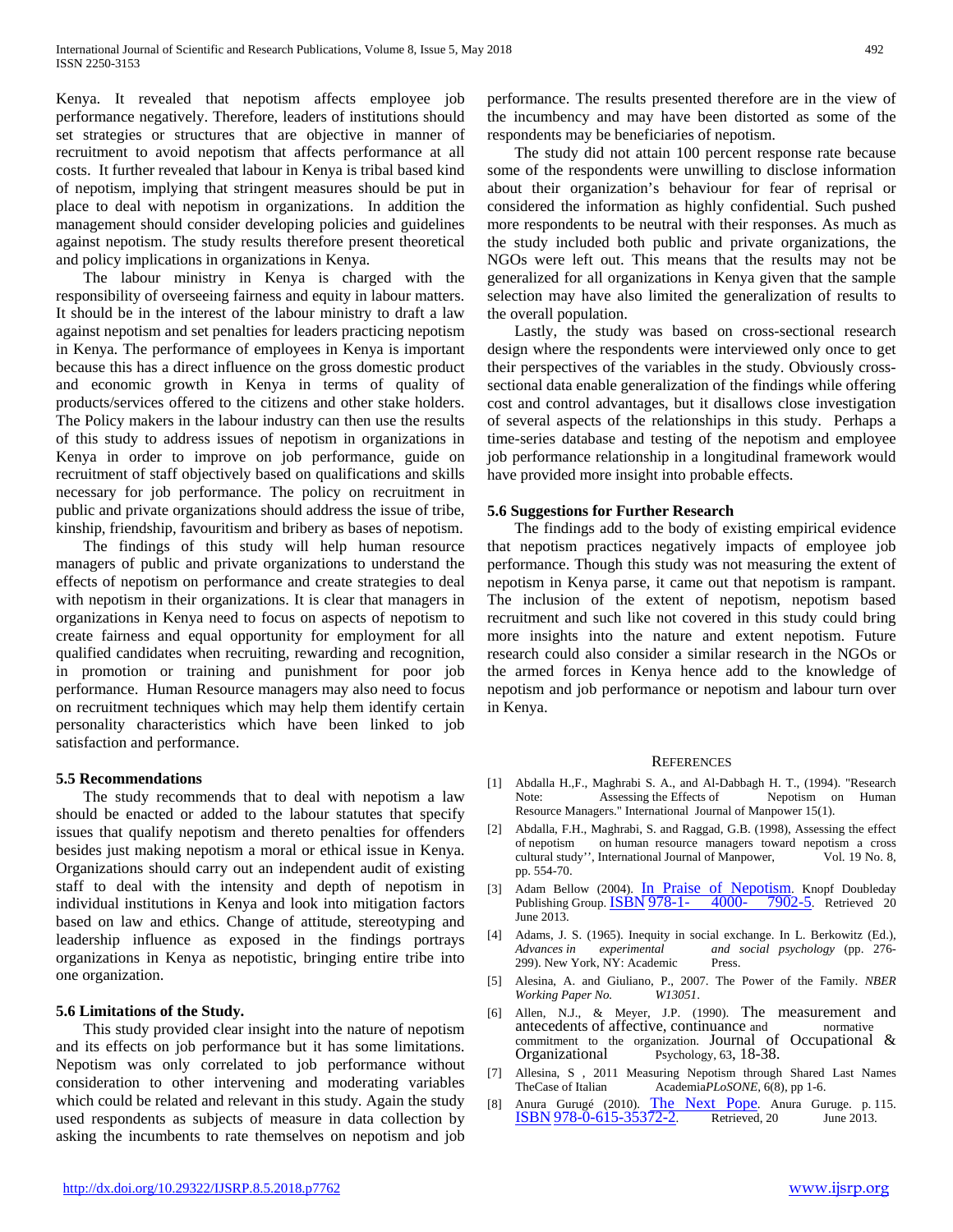- [9] Arasli, H., Bavik, A., andEkiz, E. H. (2006). The effects of nepotism on human resource management: The case of three, four and five star hotels in Northern Cyprus. International Journal of Sociology and Social Policy, 26(7/8), 295-308.
- [10] Araslı, H., Tumer, M., (2008). Nepotism, Favoritism and Cronyism: A Study of Their Effects on Job Stress and Job Satisfaction in The Banking Industry of North Cyprus. Social Behavior and Personality. Banking Industry of North Cyprus. *Social Behavior and* Vol. 36(9), pp.1237–1250.
- [11] Asunakutlu, Tuncer ve Avcı, U., (2010), "Aile İşletmelerinde Nepotizm Algısı ve İş Tatmini İlişkisi Uzerine Bir Araştırma", *Süleyman Demirel Üniversitesi İktisadi Veİdari Bilimler Fakültesi Dergisi*, 15(2), pp.93-109.
- [12] Bandiera, O., I. Barankay, and I. Rasul (2009). Social connections and incen-tives in the workplace: Evidence from personnel data.Econometrica 77 1047ñ1094.21.
- [13] Baron, R. M. and Kenny, D. A. (1986) "The Moderator-Mediator Variable Distinction in Social Psychological Research – Conceptual, Strategic, and Statistical Considerations", Journal of Strategic, and Statistical Considerations", Journal of [Personality and Social Psychology,](https://en.wikipedia.org/wiki/Journal_of_Personality_and_Social_Psychology) Vol. 51(6), pp. 1173– 1182.
- [14] Barney, J.B., &Wright, P.M. (1998). On becoming a strategic player: the role of human resources in gaining competitive advantage, *Human Resource Management*, 37 (1), 31- 46. Barry, T. (1993).
- [15] Bas*,* M., and Artar, A. (1990). Inspection of efficiency in businesses. Succession in family firms: A mutual role members. Entrepreneurship Theory and Practice. *1990*, Vol. 15, Iss. 1, pp. 37-51. ISSN 1042-2587.
- [16] Bellow, A.(2003). In Praise of Nepotism: A Natural History. New York.
- [17] Bennedsen, M. K.M Nielsen, F. Perez Gonzalez and D. Wolfezenzon(2007). Inside the family, the role of families in succession decisionsand performance. The quarterly Journal of Economics.
- [18] Bloom, N. and J. Van Reenen (2007). Measuring and explaining management practices across Örms and countries. Quarterly Journal of Economics, MIT Press 122..
- [19] Boadi, E. Gyimah. (2000). Conflict of Interest, Nepotism and Cronyism. Confrontıng Corruptıon: The Elements Of A Natıonal Integrıty System, 195-204.
- [20] Borman, W. C., & Motowidlo, S. J. (1997).Expanding the criterion domain to include elements of contextual performance.In N. Schmitt & W. Borman (Eds.), *Personnel selection in organizations* (pp. 71–98). New York: Jossey-Bass.
- [21] Boxall, P , 1998 Achieving competitive advantage through human resource strategy towards a theory of industry dynamics Human Resource Management Review, 3(5), pp 265-88.
- [22] Brenden Gallagher (2017). A brief histoy of nepotism in white house, New York Times.
- [23] Breuer, K., P. Nieken, and D. Sliwka (2010). Social ties and subjective performance evaluations: An empirical investigation. IZA DP No. 4913.
- [24] Brown, B.B. (2003). Employees' organizational commitment and their perception of supervisors' relations-oriented and taskoriented leadership behaviors, Doctoral Dissertation, Virginia: Virginia Polytechnic Institute and State University.
- [25] Büte, Mustafa (2009), Aile Đsletmelerinde Nepotizm: Trabzon Đlinde Faaliyet Gösteren Aile Sirketlerinde Nepotizm Uygulamasının Tespitine Yönelik Bir Arastırma*. 17. Ulusal* Yönetim ve Organizasyon Kongresi Bildiriler Kitabı, s. 737–741.
- [26] Butovskaya, M., Salter, F., Diakonov, I., & Smirnov, A. (2000). Urban begging and ethnic nepotism in Russia: An ethological pilot study. Human Nature, 11 (2), 157–182.
- [27] Carless, S.A. (2004). Does psychological empowerment mediate the relationship between psychological climate and job satisfaction.<br>Journal of Business and Psychology, 18, 405-425. Journal of Business and Psychology,
- [28] Carrell,M.R., & Dittrich, J.E. (1978). Equity theory: The recent literature, methodological considerations, and new directions. Academy of Management Review, 3., 202-<br>210.
- [29] Cheng, T., S. Haggard, and D. Kang. 1998. Institutions and growth in Korea and Taiwan: The bureaucracy. Journal of Development Studies , 34(6): 87-111.
- [30] Constitution of Kenya (2010).
- [31] DeGroot, M. (1970). Optimal Statistical Decisions . New York: McGraw-Hill.
- [32] Djabatey, Edward Nartey (2012). Recruitment and Selection Practices of Organisations: A Case Study of HFC Bank (Gh) Ltd. URL, University/Publisher, Kwame Nkrumah University of Science .
- [33] Easterby-Smith, M., Thorpe, R. and Lowe, A., 2002, Management Research:An Introduction, 2nd Edition, Sage Publications, London.
- [34] Edward Behr (1991). Kiss the hand you cannot bite: the rise and fall of the Ceaușescus. Villard Books. p. 175. **ISBN 978-0-679-40128-5**.
- [35] Egweni, V. (2012). Corruption and corrupt practices in Nigeria: An agenda for taming the monster. Journal of Sustainable Development in Africa, 14(3), 72-85.
- [36] Ercenap, Đ. (2006), Nepotism and Favoritism in the Banking Industry: Some Evidence. From Northern Cyprus, Master Thesis, Eastern Mediterranean University.Northern Cyprus.
- [37] Fershtman, C., Gneezy U., and Verboven F., (2005). Discrimination and Nepotism: The Efficiency of the Anonymity Rule, *Journal of Legal Studies*, 34 (2), pp.371-394.
- [38] George, D. & Mallery, P. (2003). SPSS for Windows step by step: A simple guide and reference. 11.0 update (4th ed.). Boston, MA: Allyn & Bacon.
- [39] Gianvittorio Signorotto; Maria Antonietta Visceglia (2002). Court and [Politics in Papal Rome, 1492-1700.](https://books.google.com/books?id=2W1tc-wf5DQC&pg=PA114) Cambridge University<br>Press. pp. 114-116. ISBN 978-1-139- 43141-5. Press. pp. 114–116. **ISBN [978-1-139-](https://en.wikipedia.org/wiki/Special:BookSources/978-1-139-43141-5)** Retrieved 20 June 2013.
- [40] Goldberg, M., 1982. Discrimination, Nepotism, and Long-Run Wage Differentials. *Quarterly Journal of Economics*, 2, 307-19.
- [41] Greenberg, J. (1990) Organizational Justice Yesterday, Today, and Tomorrow. Journal of Management, 16, 399-4.
- [42] Hamilton, W. D. (1964). The genetic evolution of social behavior, parts 1 and 2. Journal of Theoretical Biology, 7, 1–51.
- [43] Heinrich, Melina. 2013. "Donor Partnerships with Business for Private Sector Development: What Can We Learn from Experience?" Working Paper, Donor Committee for Enterprise Development, Cambridge.
- [44] IEA Kenya. (2003). Policy Priorities Towards Kenya's Economic Recovery. Nairobi: Institute of Economic Affairs Kenya.
- [45] Jiri Sebek (2015). Political nepotism thesis, Charles Uuniversity, unpublished.
- [46] Keles, H , (2011). Astudy on the effects of nepotim,cronyims and trustin the auditing porcess family business turkey The International Business &EconmoicsRsearch Journal,10(9), pp 9-15.
- [47] Krejcie, Robert V.& Morgan, Daryle W. (1970). Determining Sample Size for Research Activities", *Educational and Psychological Measurement*, 1970
- [48] Kurzban, R., Tooby, J., & Cosmides, L. (2001). Can race be erased? Coalitional computation and social categorization. Proceedings of the National Academy of Sciences, 98 , 15387–15392.
- [49] Laker, D.R and Williams, M.L (2003). Nepotism's effect on employee satisfaction and organizational commitment: an empirical study, international journal of human resource development and management 3,191-202
- [50] Levine, D., Weinschelbaum F. and Zurita, F., 2007. The Brother in Law Effect. *mimeo*, UCLA.
- [51] Lewis, D. (2008): *The politics of presidential appointments.* Princeton: Princeton University Press.
- [52] Longenecker, C. O., Sims, H., & Gioia, D. A. (1987). Behind the mask: The politics of employee appraisal. Academy of Management Executive, 1, 183-193.
- [53] Mauro, P. (2004) 'The persistence of corruption and slow economic growth', *IMF Staff Papers*, Vol. 51, No. 1, pp.1–18
- [54] Muindi, F (2014). Quality of work life, personality, job satisfaction, competence and job performance of academic staff in public